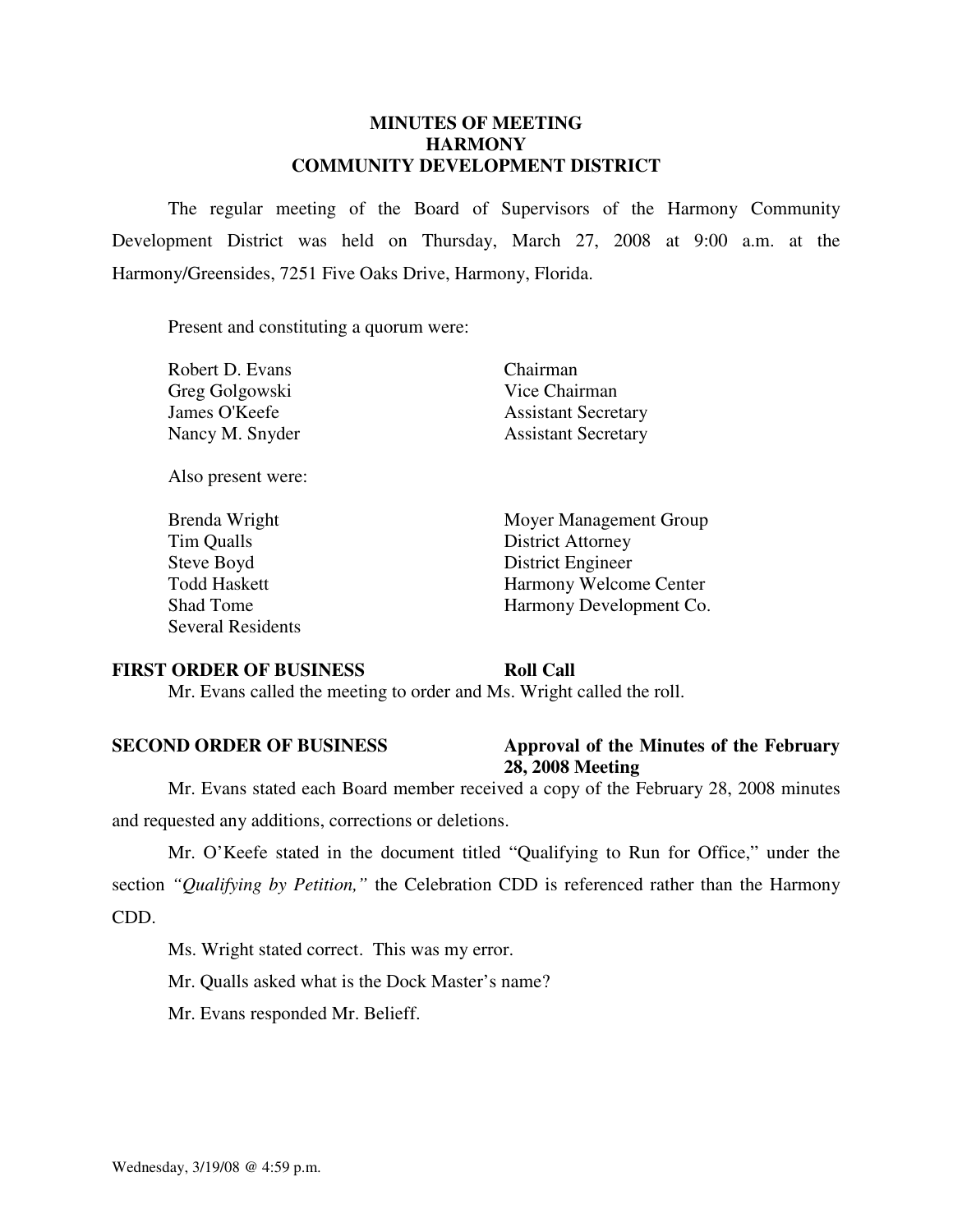On MOTION by Mr. O'Keefe seconded by Ms. Snyder with all in favor the minutes of the February 28, 2008 meeting were approved.

### **THIRD ORDER OF BUSINESS District Manager's Report**

# **A. Consideration of Resolution 2008-2 Memorializing the Actions Taken at the February 29, 2008 Meeting Designating Mr. Gary Moyer as Secretary**

 Ms. Wright stated first let me introduce myself. My name is Ms. Brenda Wright. I am with Mr. Moyer's office. I am taking the place of Mr. Moyer who is on vacation. At the last meeting, the Board made a motion appointing Mr. Moyer as Secretary since Mr. Nanni left the company. Our Recording Office requested this action be memorialized in the form of a Resolution.

> On MOTION by Mr. Golgowski seconded by Mr. O'Keefe with all in favor Resolution 2008-2 Memorializing the Actions Taken at the February 29, 2008 Meeting Designating Mr. Gary Moyer as Secretary was adopted.

## **B. Discussion of the Upcoming 2008 General Election**

 Ms. Wright stated as Mr. O'Keefe stated under the approval of the minutes, the document included in the agenda package references the Celebration CDD instead of the Harmony CDD. I have copies of this document and can leave them with you. This document briefly explains a resident interested in qualifying can either pay \$25 or obtain 25 signatures. We need to make this information available to the public. We have to number the Board seats so anyone qualifying can run for a specific seat number. Mr. Moyer recommended we have Seats 1, 3 and 5 expire this year and Seats 2 and 4 expire in 2010. In other words, Mr. Evans is in Seat 1 expiring this year, Ms. Snyder is in Seat 2 expiring in 2010, Mr. Golgowski is in Seat 3 expiring this year, Mr. O'Keefe is in Seat 4 expiring in 2010 and Mr. Peach is in Seat 5 expiring this year. Seats 3 and 5 will be elected in the General Election and Seat 1 will be elected by the landowners.

Mr. Golgowski asked is the expiration month in November?

 Ms. Wright responded the terms expire in November and the General Election for Seats 3 and 5 will be held on November 7. The landowner's election can be held any time in November.

 Mr. Evans asked are you sure the terms do not run through the end of the year, although the election takes place in November? We had this occur before.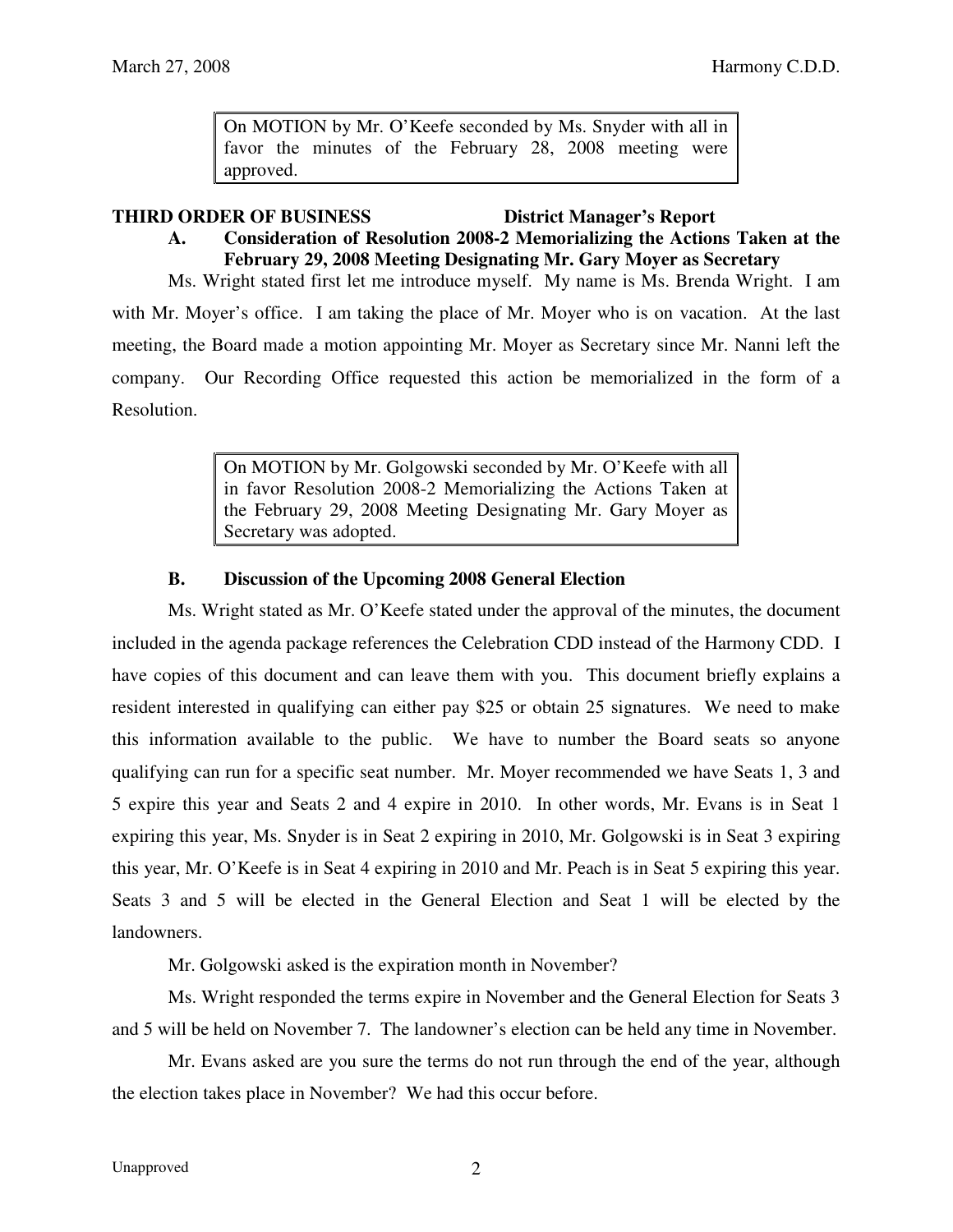Ms. Wright responded the new members take their oath at the first meeting in January. Mr. Qualls can give you his opinion but some Districts seat their Supervisors immediately after the election, especially after the Landowners Election. When we get to the point of having General Elections, generally you are seated and sworn in at the January meeting. We need to indicate at a public meeting prior to August and advertise in the newspaper, the fact we are having a Landowners Election. The date will be determined, although we run it in conjunction with your regular November meeting. We hold the Landowner's Election first and then your regular meeting. In regards to item 10, for whatever reason, staff has always put the approval of your financials and check runs at the end of the meeting. However, in my opinion, it looks less important at the end of your agenda. With your permission going forward for future agendas, I request we make this part of the Manager's Report.

Mr. Evans stated I agree.

 Ms. Wright stated generally under your Manager's Report, Item A will be the approval of your financial statements and Item B will be approval of the invoices and check run. With your permission, we will do this going forward.

### **FOURTH ORDER OF BUSINESS Attorney's Report**

 Mr. Qualls stated I distributed to the Board a rule amendment package. As you know, your Charter provides in Section 190.012(3), F.S., the District has the power to enforce and adopt rules in connection with the provision of services through systems and facilities. Those systems and facilities include parks and recreation facilities, both indoor and outdoor and recreational use. The Charter also provides that to adopt rules, the provisions of Chapter 120, F.S., will be used, which is a tried and true method for adopting rules under the Florida Administrative Procedure Act. This requires the public to be involved. The public is noticed that there is going to be a rule adopted. You have the option of having a workshop, which we always recommend and the public is allowed to attend and give input. This allows the public to become familiar with the rule. I provided a cover letter attaching a draft of the rule incorporating the policy. The policy is the meat of the rules. You will see those rules highlighted in green. We have new policies for boat use, swimming pool use and sidewalk inspections, if approved by the Board. Primarily these are policies in place to make sure the use of the parks and recreation facilities takes place in a safe manner and in a manner protecting the infrastructure of the District. In the interest of time, I request the Board look at these rules. I also attached the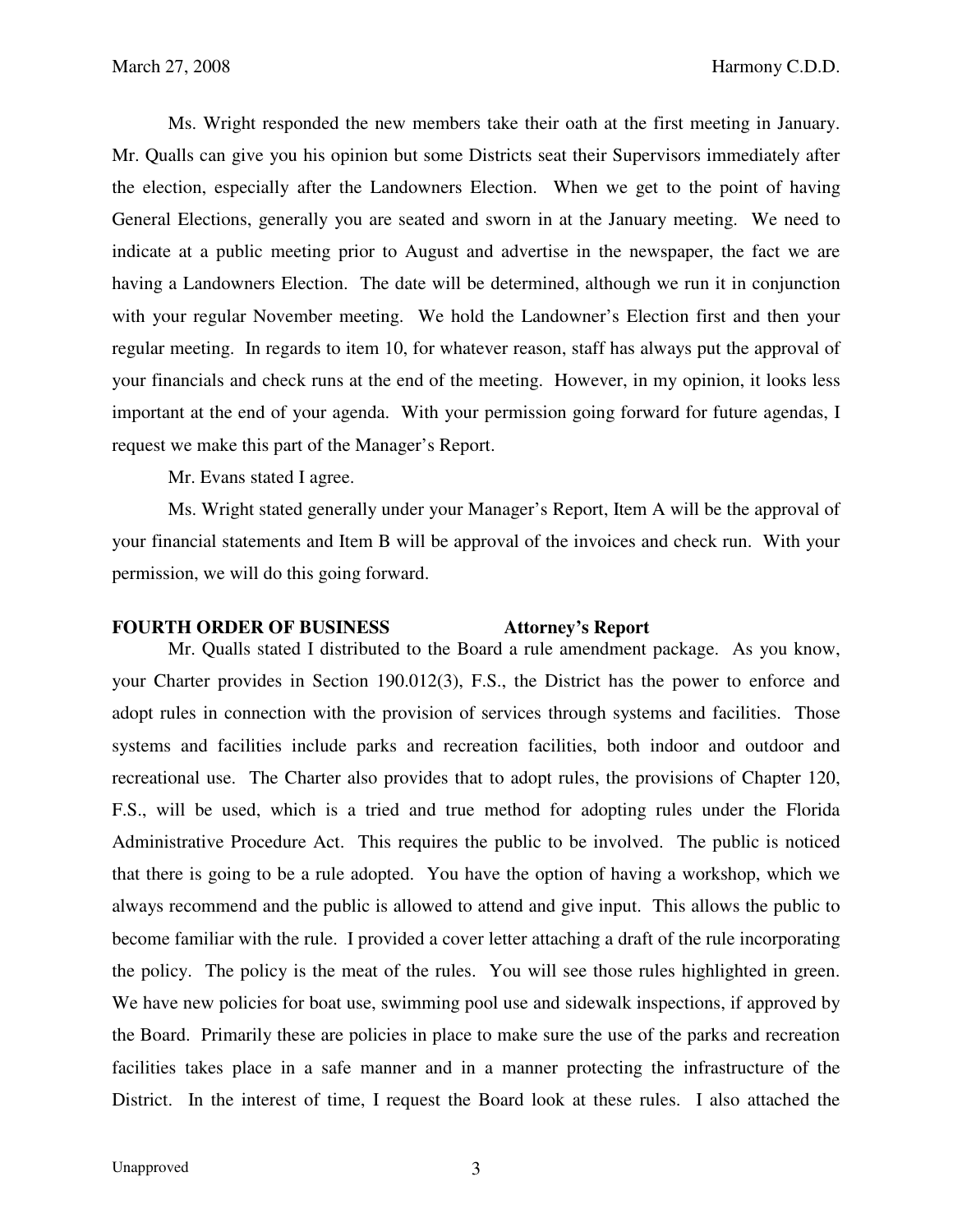notices to be placed in the newspaper as well as the Boat Use Agreements, which will be incorporated into the rules and policies. There is also a Statement of Estimated Regulatory Costs and a memorandum summing up the rules of procedure in the District. As you go through this packet of materials, submit any comments you have and I will incorporate them into a working draft, which I will provide at the rule workshop and allow the public to review and give input. After the workshop, we will have the actual public hearing on the rules where the Board can adopt the rules, if they so desire.

 Mr. Evans asked can we schedule this workshop to occur immediately prior to the next Board meeting?

Mr. Qualls responded yes. I left the time blank and will fill in 8:00 a.m.

 Mr. Evans asked should it be before or after? If we are going to have the workshop and conclude it, will we then vote?

 Mr. Qualls responded no, this would be at next month's meeting. You can have a workshop before or after.

 Mr. Evans stated we should hold the workshop immediately following the regular meeting.

Mr. Qualls asked at 10:00 a.m.?

 Ms. Wright responded it is easier if you place in the notice "At 9:00 a.m. immediately following the regular CDD meeting." If we are done at 9:20 A.M., the Board does not have to wait until 10 a.m.

Mr. Evans stated sounds good.

Ms. Wright stated we can format the notice this way.

 Mr. Qualls stated I encourage you to review those rules and provide any feedback via email. I have extra copies for the public. I will fill in the blanks and send these notices to the Manager so we can get them published as they have to run 21 days.

 Ms. Wright stated the intent to develop rules is 29 days notification ahead of the public hearing and the rulemaking notice is 28 days prior.

Mr. Qualls stated we will run them at the same time.

Ms. Wright stated your public hearing is not until May 29 so we have plenty of time.

Mr. O'Keefe stated we will get these on the website.

Ms. Snyder asked are these suggestions?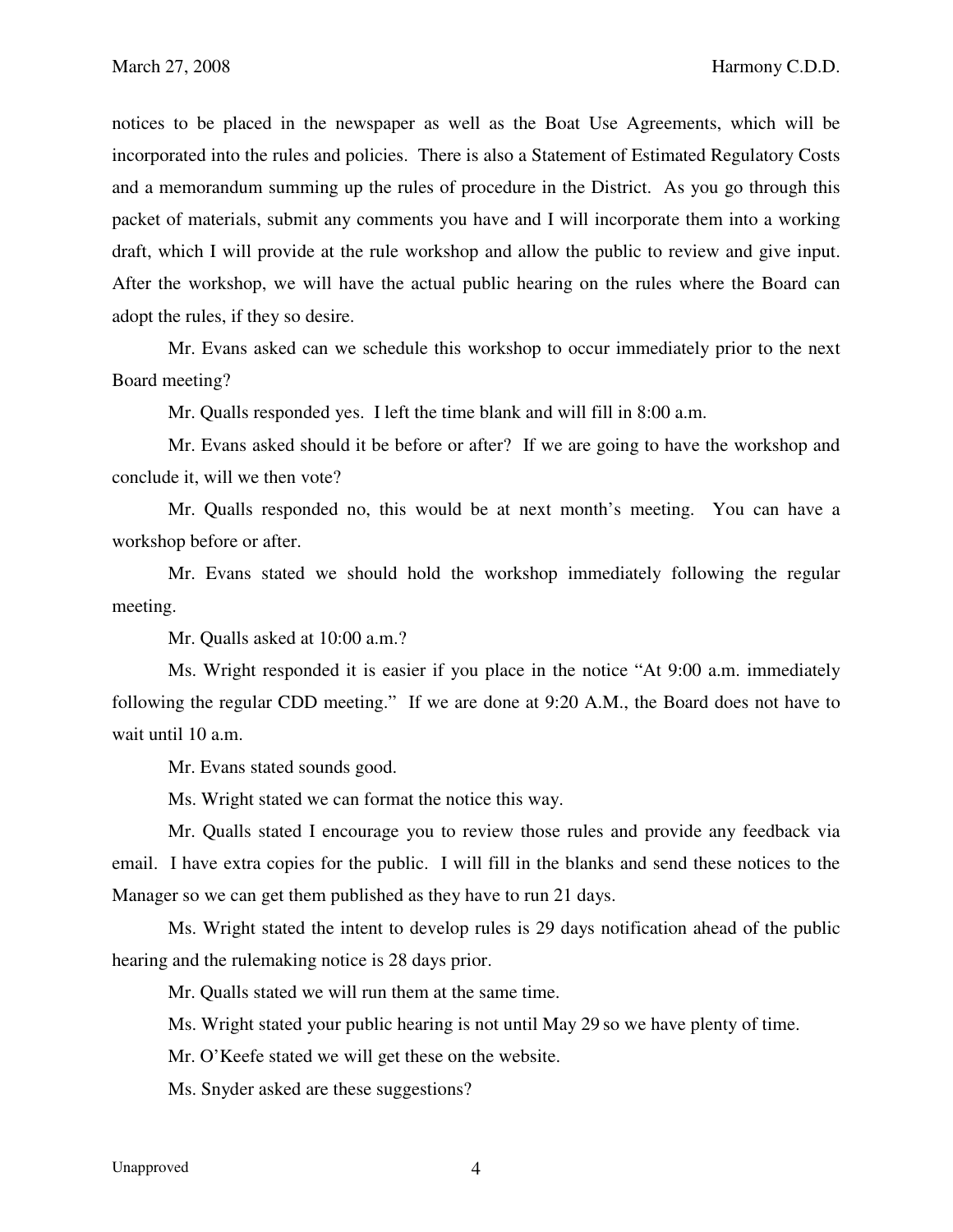Mr. Qualls responded absolutely. This is a rough draft before the draft we will provide at the workshop hearing. These are the items we thought of. Keep in mind these rules are for the maintenance and provision of infrastructure. We cannot make enforcement if someone commits a misdemeanor. These are rules to protect the systems, facilities and infrastructure of the District but they are open for suggestion. I can send around the Word document and everyone can insert their comments or call me. This way, we will have a good working draft for rule workshop hearing, which will take place after next month's meeting. Unless there are any questions, this concludes my report.

### **FIFTH ORDER OF BUSINESS Engineer's Report**

Mr. Boyd stated to follow up on the status of the sidewalk, repairs have commenced. Last month we reported to you we received two bids in response to the CDD-wide sidewalk inspection we performed. However, I was not ready to present these bids to the Board last month as they were not representative of the scope of work we wanted to perform. One bid was from Jr. Davis Construction Company in the amount of \$47,025.83 and Florida Site & Seed in the amount of \$57,634. We obtained additional bids in the past month; however, we only received one in time for this meeting. The one we received was from Moyer Management Group in the amount of \$15,109.50. In the Sidewalk Inspection Report we previously prepared and provided copies of, we prioritized the sidewalks into two levels. Sidewalks in Level 1 required immediate action. Sidewalks in Level 2 needed to be repaired but they could wait until the next fiscal year budget. Any sidewalks in Levels 3 and 4 would be monitored on an ongoing basis and upgraded when needed. The bids from Jr. Davis and Florida Site  $\&$  Seed had higher costs to rip out, re-pour and replace all of the sidewalks designated at Level 1 and Level 2. However, most of the costs were associated with Level 1 sidewalks. We asked the bidders to price the work as grinding or filling gaps wherever possible and as a last resort, provide pricing for removal of concrete and replacement. Both of those contractors responded to us they did not have the equipment and means to do anything other than a replacement, since their traditional work is new construction. However, Moyer Management Group will pursue this with the intent of getting better maintenance type work performed where grinding would be accomplished. Cart Path Company has not responded. The bid from Moyer Management Group is representative of the type of work we asked to be performed. Their detailed bid is attached to the back of the summary I provided to you. They have three components to the work: sidewalk grinding in the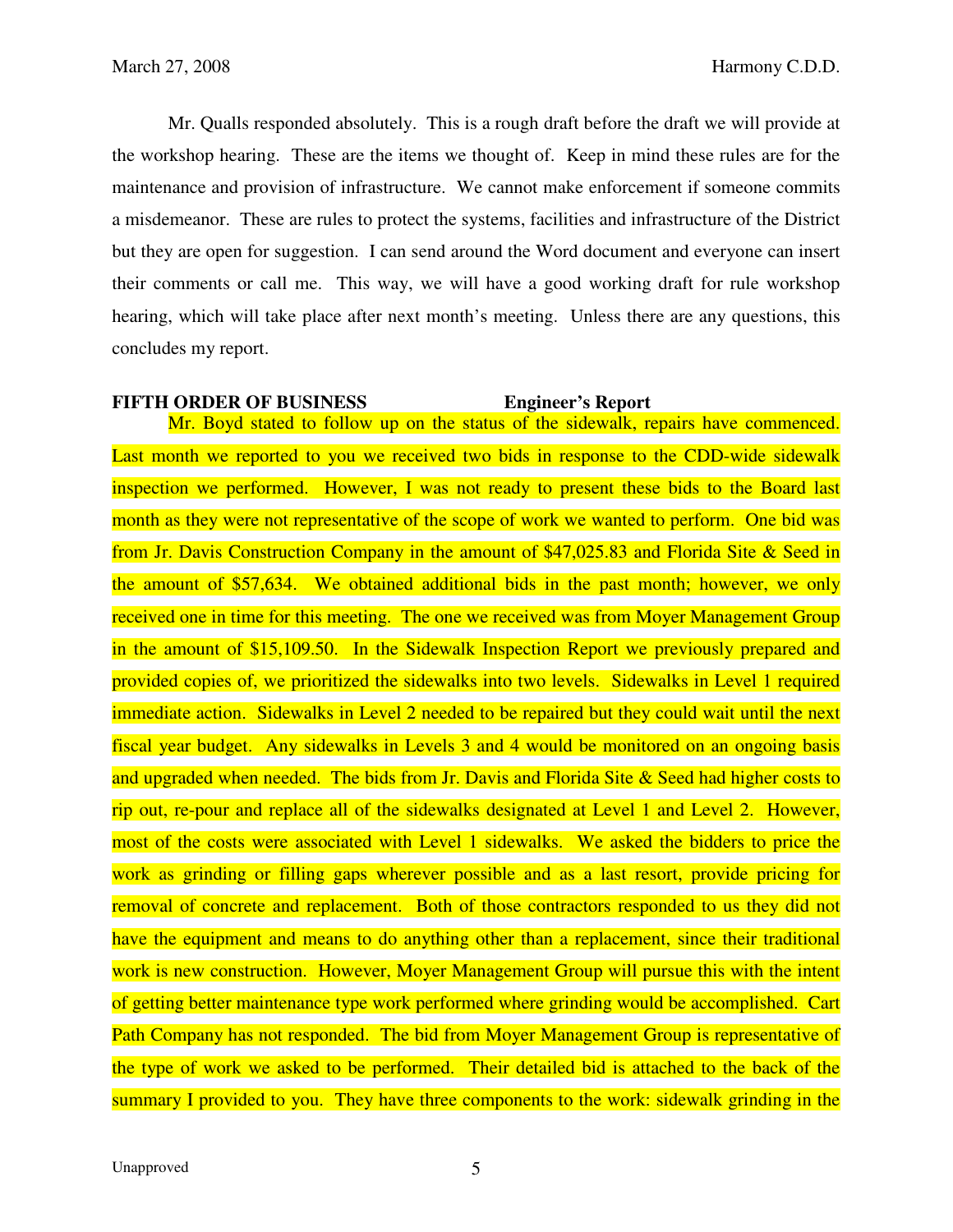areas designated totaling \$2,361, removal and replacement of a small portion of the sidewalk as well as some sealing in the amount of \$3,264 and removal and replacement of a major portion of the sidewalk in the amount of \$9,564.50. It is our recommendation as the District Engineer to accept the bid from Moyer Management Group. Because it is structured in three different levels, it would be possible for us to authorize this work to be done in phases.

Mr. O'Keefe asked do we have any guarantee on the work?

 Mr. Boyd responded I will have to confirm about the length of the guarantee. We allowed each of the bidders to choose their own method of repair at each location. I assume there would be a 12-month guarantee on these repairs.

Mr. Evans asked did you say we are still expecting a bid from Cart Path Company?

 Mr. Boyd responded we hoped to have their number by the end of the day yesterday but by the time I left the office this morning, I still did not receive it. The local representative had prepared the number but could not release it to us until his corporate office, which was out of State, approved it. He indicated the majority of their work would be removal and replacement. This company was not especially geared towards doing a lot of grinding. Based upon this information, their price might be closer to the higher numbers.

Mr. Evans asked where are we going to pay this expenditure from?

Ms. Wright responded we talked about using the contingency money.

 Mr. Evans stated when we considered the budget last year, we went to great lengths of identifying every water and light meter to prepare a very comprehensive line item budget for this year, which received a tremendous amount of tweaking at our budget meetings. Last month, the Board approved the cameras for Ashley Park for \$4,000 on the basis we were going to receive an \$18,000 carry forward surplus from the previous year for the difference in what we projected. This leaves \$13,000 to \$14,000, plus we have the costs for the reports and the inspection exceeded the budget, so now we are looking at another \$15,000, which is not in this budget. I think this is a great idea, but we need to think about how we are going to pay for it.

 Ms. Wright asked is this priority of an urgent nature to be completed in this fiscal year or something we should consider budgeting for next fiscal year? Perhaps we can do part of the work this year and part next year.

 Mr. Evans responded since there has been a great deal of discussion and effort regarding this matter, I believe we should move forward.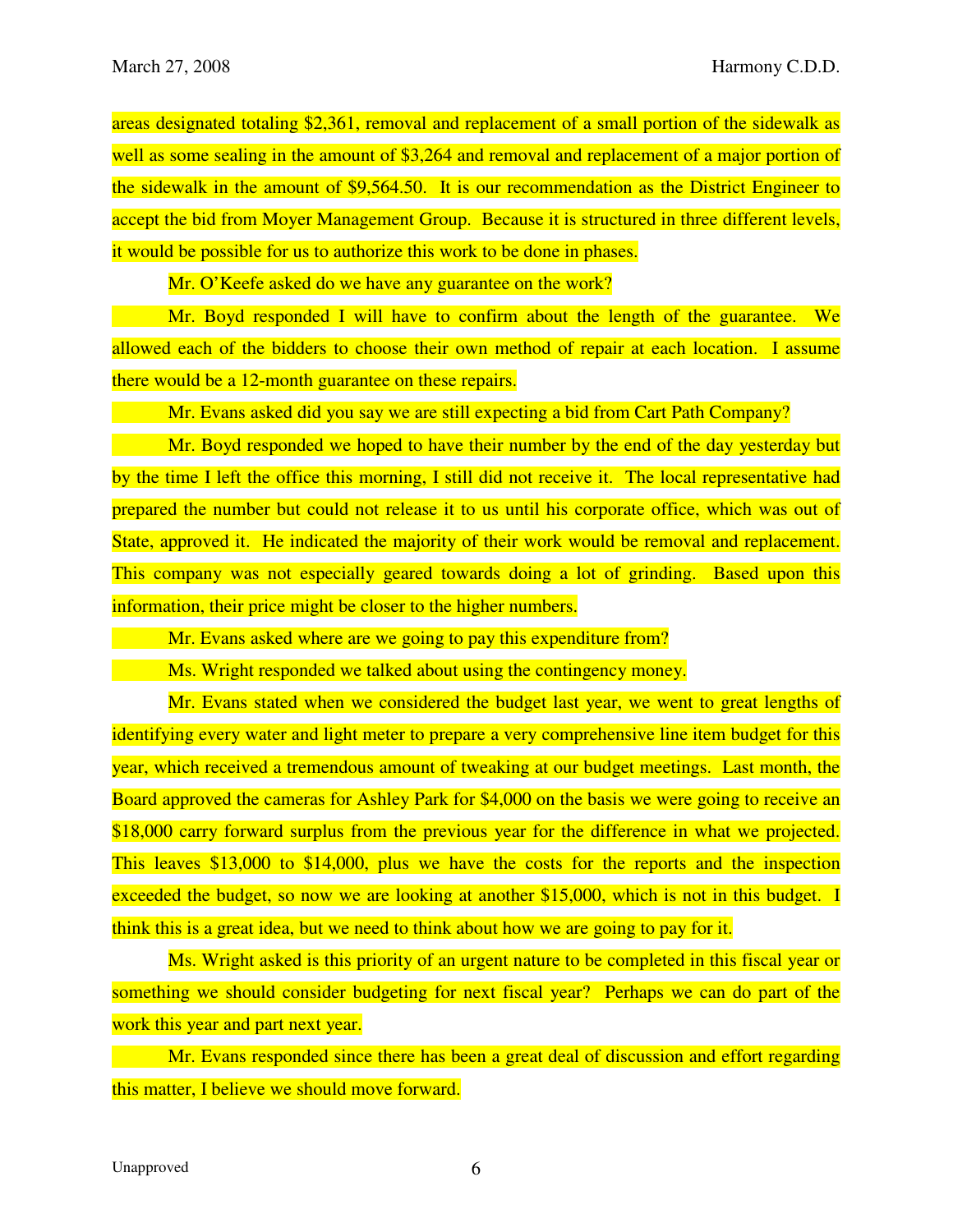Ms. Wright stated you do not want to increase your liability risk if you have them out there now and are aware of them.

 Mr. Evans stated as I was going through the budget, I noticed the invoices for the study and report are in the O&M expenditure schedules. We may want to take those invoices along with these improvements and charge them against the Capital Improvement Fund because we still have funds remaining in capital improvements. You can argue this is an enhancement of the capital improvement.

 Ms. Wright stated the removal and replacement of sections of sidewalk could be capital improvements but if you are just doing what Mr. Boyd was referring to as grinding or maintenance, it may need to be considered O&M. You could split them.

Mr. Evans stated it is a combination of all.

 Mr. Boyd stated all of this was capital construction but this will be the first time we have actually implemented a Sidewalk Maintenance Program. However, we feel this could be justified as a capital improvement since it is property-wide. It will be a one-time capital improvement and going forward, I suggest we have a rotation where the annual O&M budget would look at sidewalks on a phased basis so we would not have the whole CDD being evaluated every year.

Ms. Wright stated if Bond Counsel supports it, we do not have a problem with it.

Mr. Evans stated I am just trying to figure out a way to make this happen.

 Ms. Wright stated replacement of your infrastructure facilities is covered under your capital and debt service funds.

 Mr. Evans stated this is what I determined. I have the reconciliation up through February and know the amount of available funds.

> On MOTION by Mr. Evans seconded by Mr. Golgowski with all in favor the proposal from Moyer Management Group, Inc. for sidewalk repairs in the amount of \$15,190.50 was approved and any related engineering services will be charged against the Capital Improvements Fund.

 Ms. Wright stated although the proposal came from Moyer Management Group, your actual contract would be with a subcontractor of ours.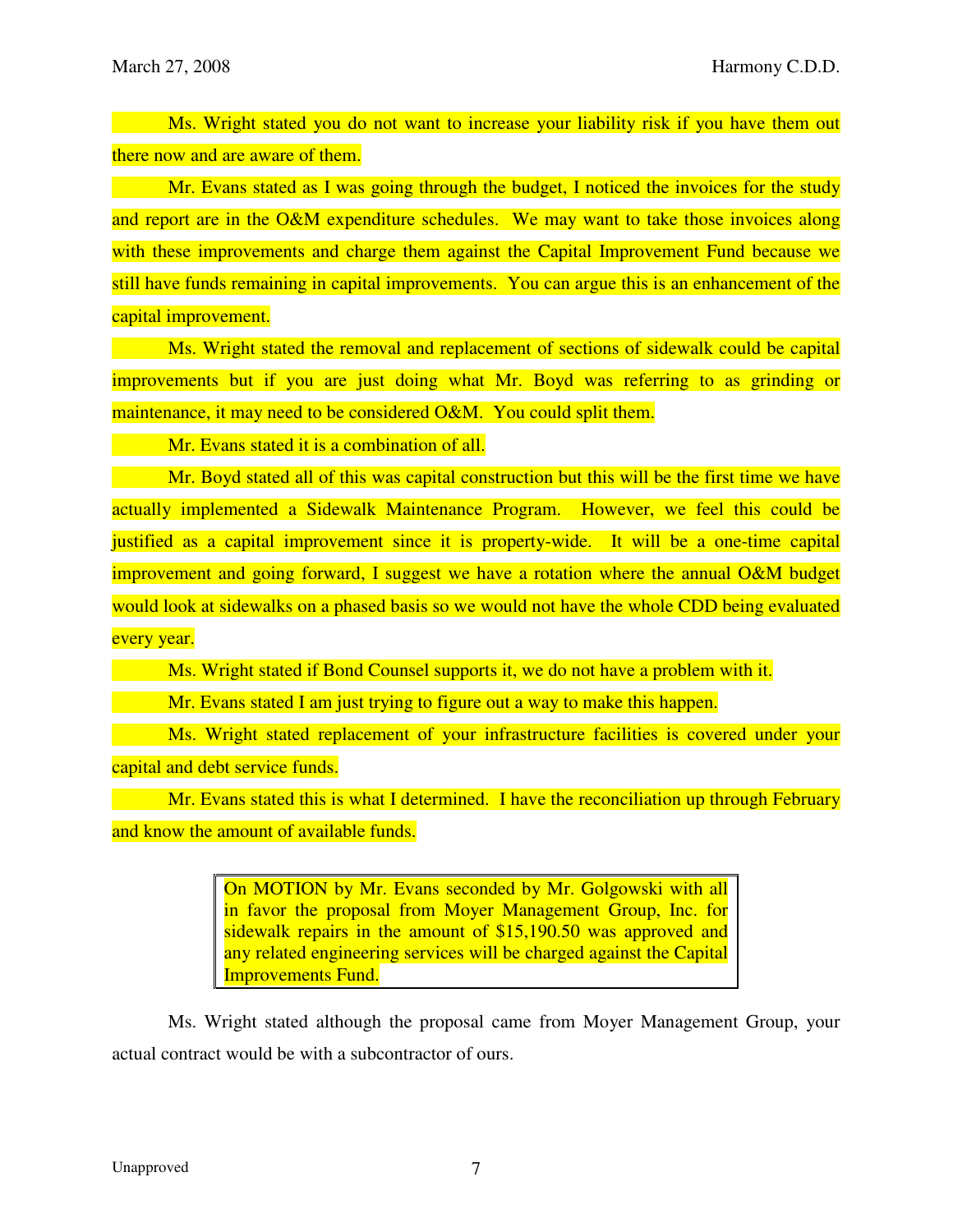Mr. Evans stated this was my interpretation when I reviewed the proposal. I believe the financials identify the applicable invoices. If there is adequate narrative in those invoices relative to the sidewalk Inspection Report, you would be able to earmark them to the Capital Improvement Account.

Ms. Wright asked are you referring to the invoices from Mr. Boyd's company?

Mr. Evans responded yes. I think there are three invoices.

Mr. Boyd stated we could certify which invoices would be applicable.

 Ms. Wright asked Mr. Boyd, are you going to discuss the additional engineering services you emailed a couple of days ago or is it going to be considered part of the invoice approval?

 Mr. Boyd responded it should not be considered this month because I do not believe your office had time to process it.

Ms. Wright stated if you are fine with us considering it next month that is fine.

Mr. Evans stated I received an email update consisting of 53 pages.

 Mr. Boyd stated there was a letter from our office dated March 12. Is this what you have?

Ms. Wright responded yes. There are outstanding invoices for May and July.

 Mr. Evans stated I received Invoice 7509, 7581 and 7603 applicable to the sidewalk issues.

 Mr. Boyd stated correct. If the Board is okay with these invoices, we will request they be approved this month.

 Mr. Evans stated they were submitted by the District Manager as an update for this month's agenda package for the Board's review and ratification.

### **SIXTH ORDER OF BUSINESS Developer's Report**

 Mr. Haskett stated I am happy to report the security cameras from Wired for Tomorrow were installed at the Ashley Park Pool & Cabana facility and are operating. There are four cameras showing the main gate area and pool area. The only thing lacking is the connection with Brighthouse Networks. We are trying to get a code for the wireless. The cameras are running and if there are any activities, we can download the information onto a screen. We are very happy with it.

Mr. Evans asked up to what length of time do those cameras record?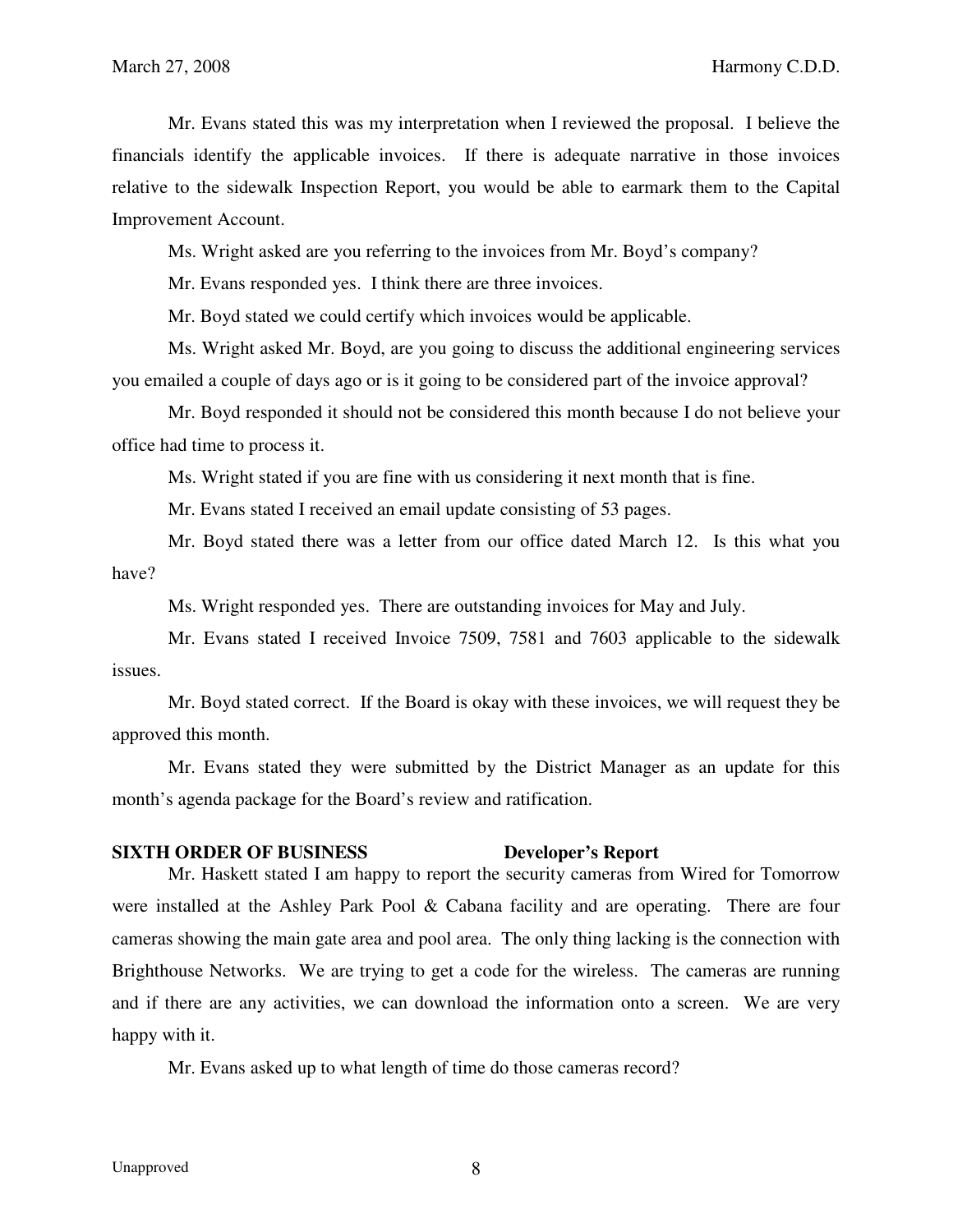Mr. Haskett responded it depends on how much motion is sensed. The average time is 96 hours if they are constantly in motion but they are motion sensitive and any time anyone walks in front of a camera, they will come on.

Mr. Evans asked are they time stamped?

 Mr. Haskett responded yes. There is a split screen where you can have all four cameras on at once or can cycle through a single camera. Once they are connected to Brighthouse Networks, the Board members or the Management Company can simply go onto the website and view the cameras to make adjustments.

 Mr. Evans stated I understand recommendations were made at the last meeting about installing some signage at the pool identifying areas under surveillance.

 Mr. Haskett stated this was done through Wired for Tomorrow. They installed signs saying the area was under 24-hour surveillance.

 Mr. Evans asked are these cameras located in an area that is easily accessible? I know they used to have cameras under the underpass and they were constantly damaged.

Mr. Haskett responded these are high in the ceiling, probably 14 feet up.

Mr. Evans stated so you can get plenty of pictures before the cameras are ripped out.

 Mr. Haskett stated pretty much. They are in a "vandalism proof" dome. Anything can be damaged. It depends on how hard they want to damage it.

 Mr. Evans asked if there is vandalism and the Sheriff is called and he sees kids vandalizing the property, is there any requirement on behalf of the District to authorize us pursuing charges or are they automatic? In other words, does the Sheriff have the authority to arrest and prosecute for vandalism or do we have to take action?

 Mr. Qualls responded the Sheriff obviously has jurisdiction because this is in the County and if the Sheriff was patrolling in this area and saw a crime being committed, I do not think there is anything preventing the Sheriff from having the authority to arrest someone for vandalism. Because the District has no enforcement power, the District can call the Sheriff if something is happening. Other Districts enter into agreements with Sheriffs to patrol the area but to call the Sheriff to inform them of a crime being committed, the Sheriff would not need any extra allowances from the District in order to make an arrest.

 Mr. Evans stated I meant as a property owner. Do we need to authorize prosecution? Sometimes when private property is damaged, even though a crime has been committed, a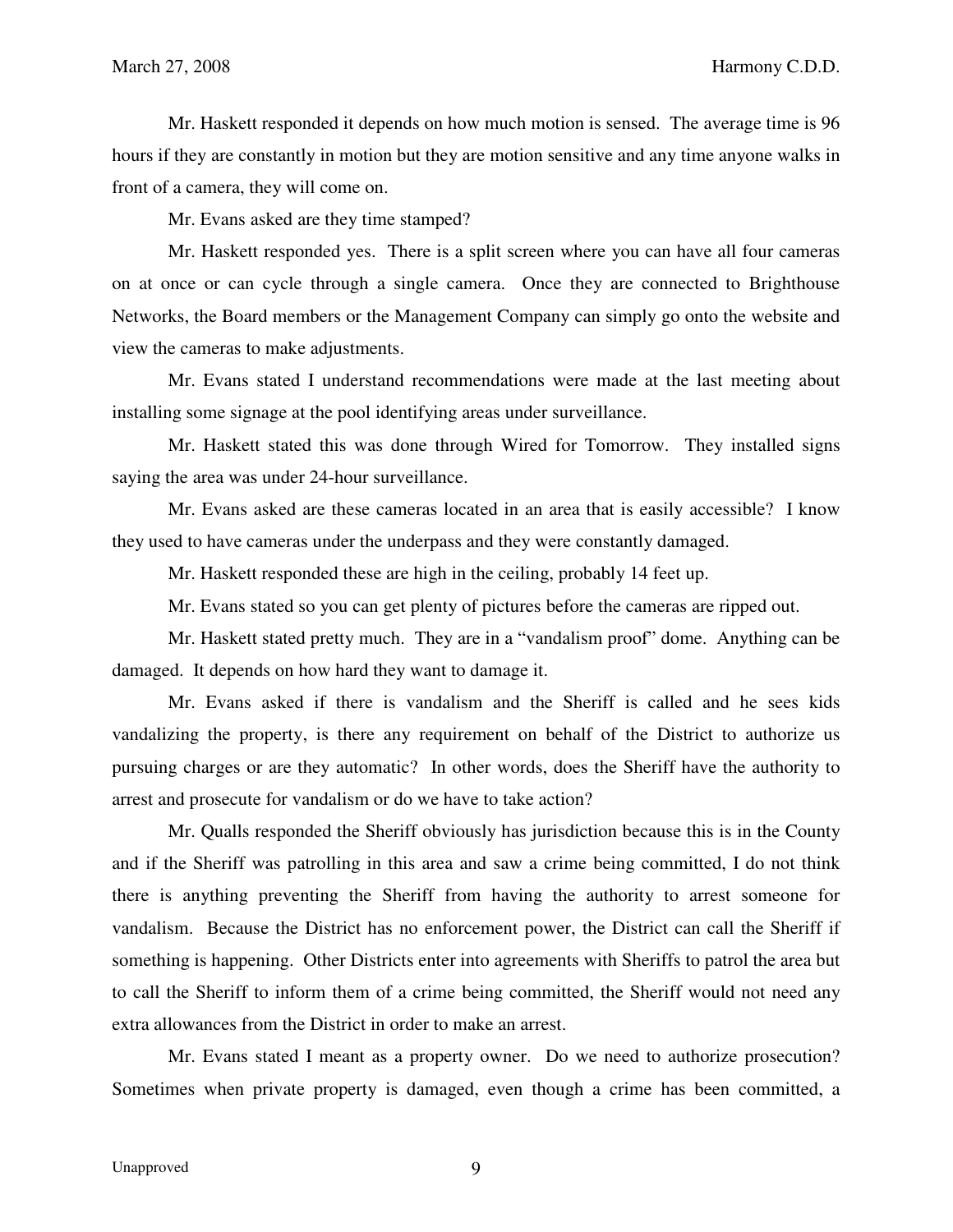Sheriff will come out and ask if you want to press charges. If you say "no," then they will drop the charges. We do not want to find ourselves in a situation where there is a lack of response time. If someone is damaging this property, it should be automatic that we will take action for enforcement and recovery of damages.

 Mr. Qualls stated I agree. Because this is local government property, it is a local government. However, it does not have police powers. I would call the Sheriff and get this understood to prevent any lag in time as I understand the Board wants to make sure those areas are safe and the Sheriff can do what they need to do immediately.

 Mr. Evans stated exactly. I want to make sure they have the authority they need to. On HOA property, many times they have to authorize prosecution.

 Mr. Qualls stated I understand. The distinction in my mind is those are private entities whereas we are a public entity but I think it still is the best course of action to contact the Sheriff and see if they have any procedures in place. Then we know ahead of time and can get this matter resolved. It is probably as simple as a phone call.

 Ms. Snyder stated with this camera system, we would not catch them in the act and not find out until the next morning. Is this proof enough?

 Mr. Qualls responded I used to be a State Attorney and we prosecuted people for shoplifting a couple of months after the fact. Remember, these are not security cameras. These are District cameras and the District does not have security powers. These are cameras put in place to help the District carry out the single purpose of maintaining the infrastructure. If infrastructure is being damaged, the District can do what it needs to do, which is to call the Sheriff and make sure the property is not damaged further and furthermore, the responsible party for damaging the property is brought to judgment.

 Mr. Evans stated the District can make the photos available as evidence to the Sheriff's Department as Prima Facie evidence.

Mr. Qualls stated absolutely.

 Ms. Wright stated there is also another aspect. If they are damaging District facilities, it is obviously after the fact. You have your eyewitnesses and the video tape. We then ask for a police or Sheriff's report and submit it to the Insurance Company. I have not read your rules but I am sure they say "If you are caught damaging the District facilities, you will lose your privileges and will also be held financially responsible." You need to have those things in place.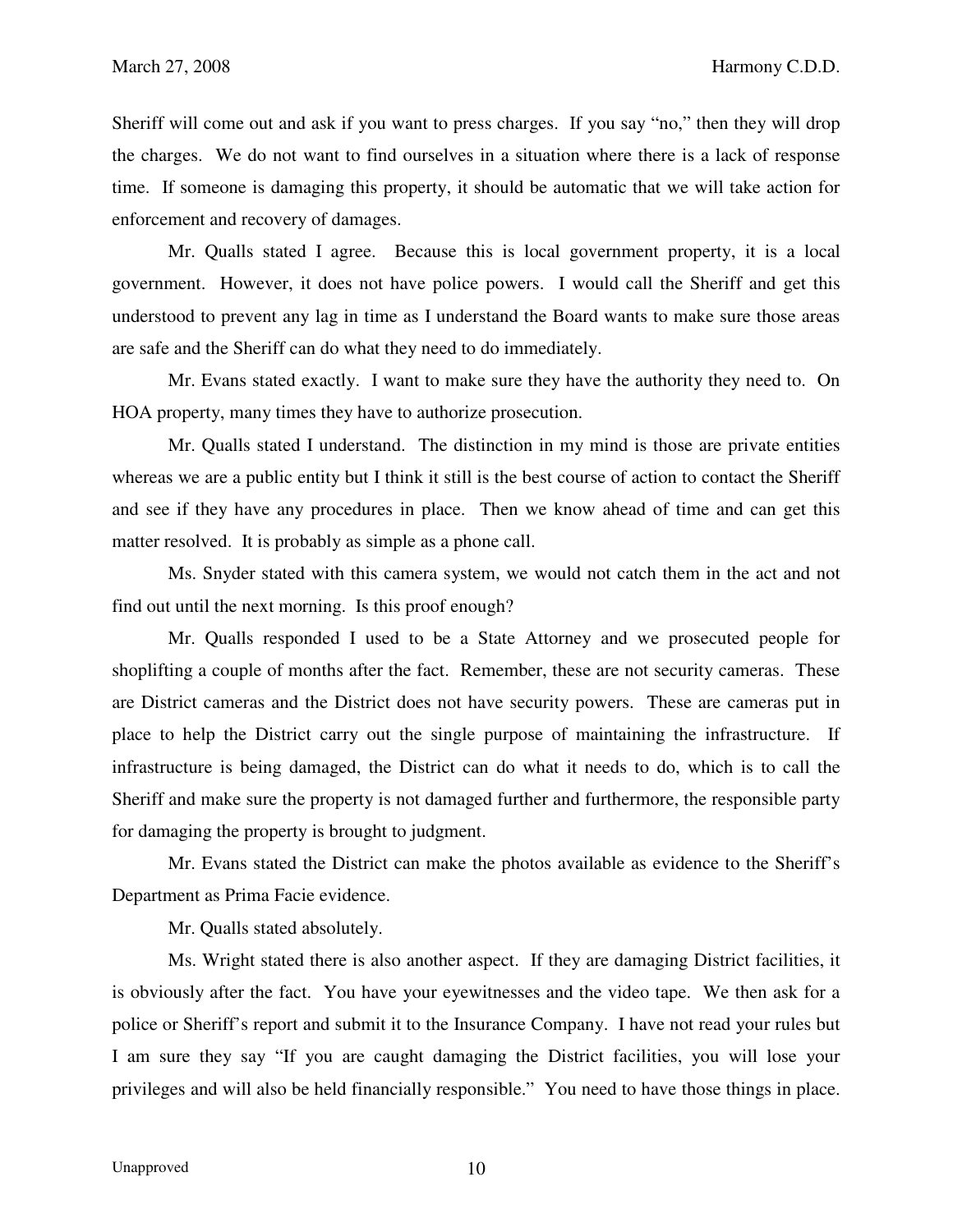The other part of not just prosecuting the individuals is making sure we get the police report so we can submit to the Insurance Company and collect any damages in order to maintain the facility.

 Mr. Qualls stated we do not have those rules in place. This is all part of the package we are going to have the Board consider at the rule development hearing. Therefore, your comment is invaluable because those are the types of provisions we need to have in place. Some Districts take away privileges. I have also seen rules requiring security deposits for use of the boats. All of these options are available and we will discuss as this process continues.

 Mr. O'Keefe stated I believe two meetings ago, we talked about there being vandalism to the boats. Had we received any response from the people who damaged the boats?

 Mr. Qualls responded no. I am going to speak with Mr. Golgowski later about some courses of action we might take. However, thus far we have not done anything other than bolster things to make sure this does not happen again.

 Mr. Golgowski stated Ms. Kerul Kassel mentioned at a prior meeting she had a monitor, which could be a cost savings to the District for a security camera system. She brought it to the meeting today. I am not sure whether the invoice from Wired for Tomorrow was in the check runs but they agreed to provide a full refund for the monitor.

Mr. Evans stated great. Where will the monitor be located?

Mr. Golgowski responded it is located in a secure spot at the cabana.

Ms. Snyder stated we need to thank Ms. Kassel.

 Mr. Evans stated absolutely. On behalf of the Board, I would like to thank Ms. Kassel for her contribution and commitment in helping the Board with the Ashley Park challenges.

Ms. Kassel stated you are welcome.

Mr. Evans asked do we have an update on the Lakeshore Park project?

 Mr. Golgowski stated Mr. Haskett is passing out a summary on the Lakeshore Park Project. Harmony is proud of their parks. There are many passive parks in the neighborhoods. We are gaining more knowledge about our resident base and their interest. We recently used a Recreation Specialist located in Harmony who did surveys of the residents' interests, which revealed a strong support for more active facilities within some of the parks, notably play fields and court type uses. We have done some investigations as to what we might do to respond to the interest and came up with three facilities located at Lakeshore Park. The first facility is a soccer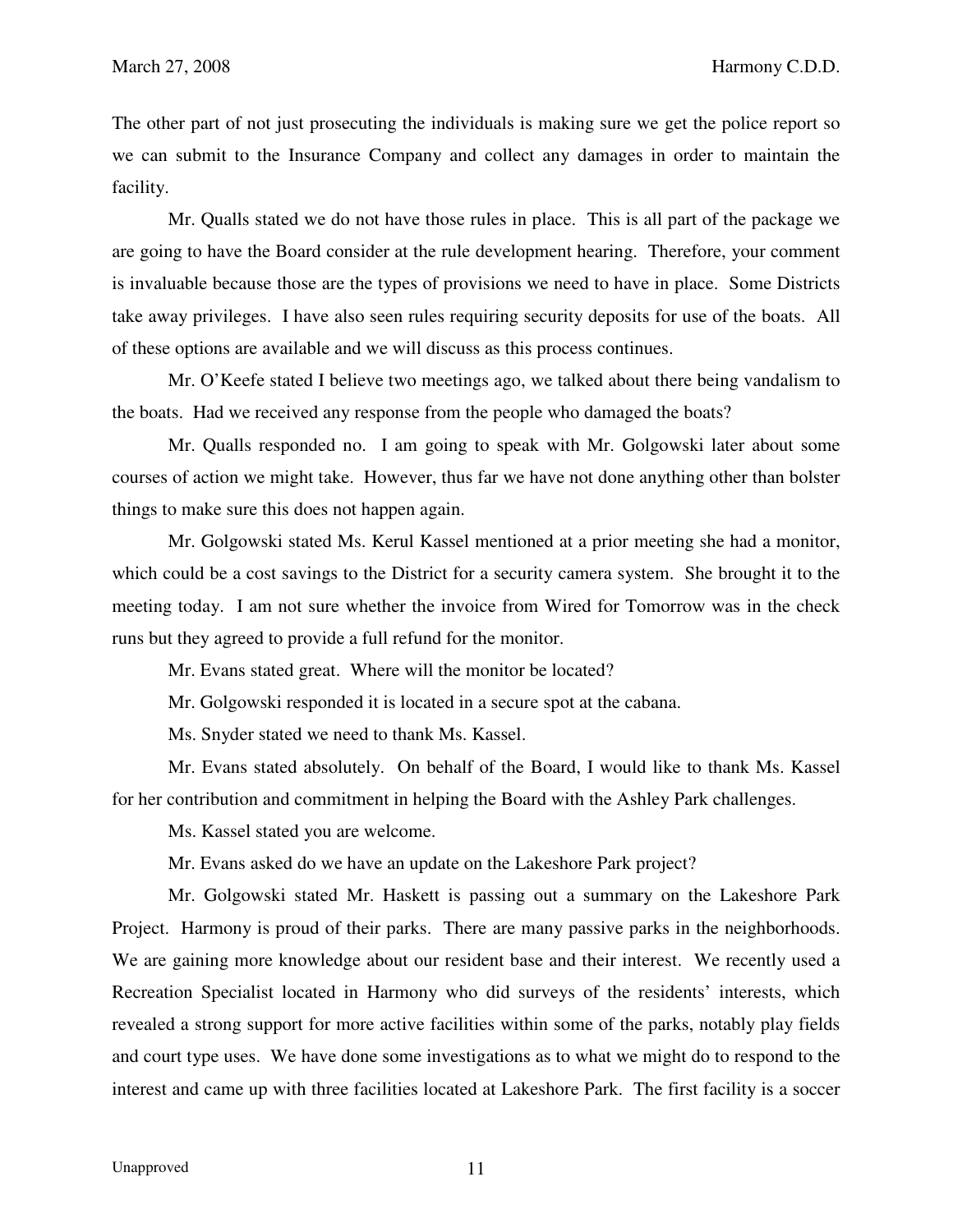field, the second is a basketball court and the third is a volleyball court. The second page shows the location of these facilities in Lakeshore Park. Schoolhouse Road is shown at the bottom of the page, followed by the traffic circle to the right and the current elementary school at the edge of the page. Immediately west or left of the school will be the basketball and volleyball facilities, generally near the existing restrooms. The orange circle north of Schoolhouse Road is the water feature. The current playground and structures are in the area defined by the squiggly line. All facilities will be oriented towards the street as opposed to the woods and Buck Lake so it does not interfere with the natural area and to make it more accessible to the street. No lighting is proposed so there will be no after dark use at any of these facilities. This is an entry level plan as the soccer field will only have goals at either end, the basketball court will have adjustable goals at either end and the volleyball court will only have a net. The goals on the volleyball and soccer fields are removable.

Mr. Haskett stated the soccer field has playable turf area with sport turf (75 x 150), which is half the size of a regulation field. If we added another 25 feet of perimeter in the buffer zone or a play area for further activities, the size will be 25 x 200. In several studies on soccer fields, it was noted a regulation soccer field of 150 x 300 is for use by professionals and it was deemed children of our age group would wear themselves out on such a size field. Our plan is to have more of a recreational passive type, after school type of activity, which would be used for soccer or kickball or light football.

Mr. Golgowski stated we have come up with a budget of \$60,000 to build the three facilities. These would be capital improvements.

 Ms. Snyder stated I think this is fantastic because we have received comments that the kids do not have any place to play. There was talk about the eight and ten year old kids going across the street to the High School. With our Activities Director, there is basketball every Sunday. I think this is great. This is what the residents have been asking for and will show we are listening to them.

Ms. Wright stated we can add these facilities to your rules.

 Ms. Snyder stated the churches offer volleyball but eventually it is going to ruin the grass. This is great.

 Mr. Haskett stated the volleyball court will have a sand area within a perimeter to keep the sand out of the grass and vice versa. Due to the area, the soccer field is quite low and tapers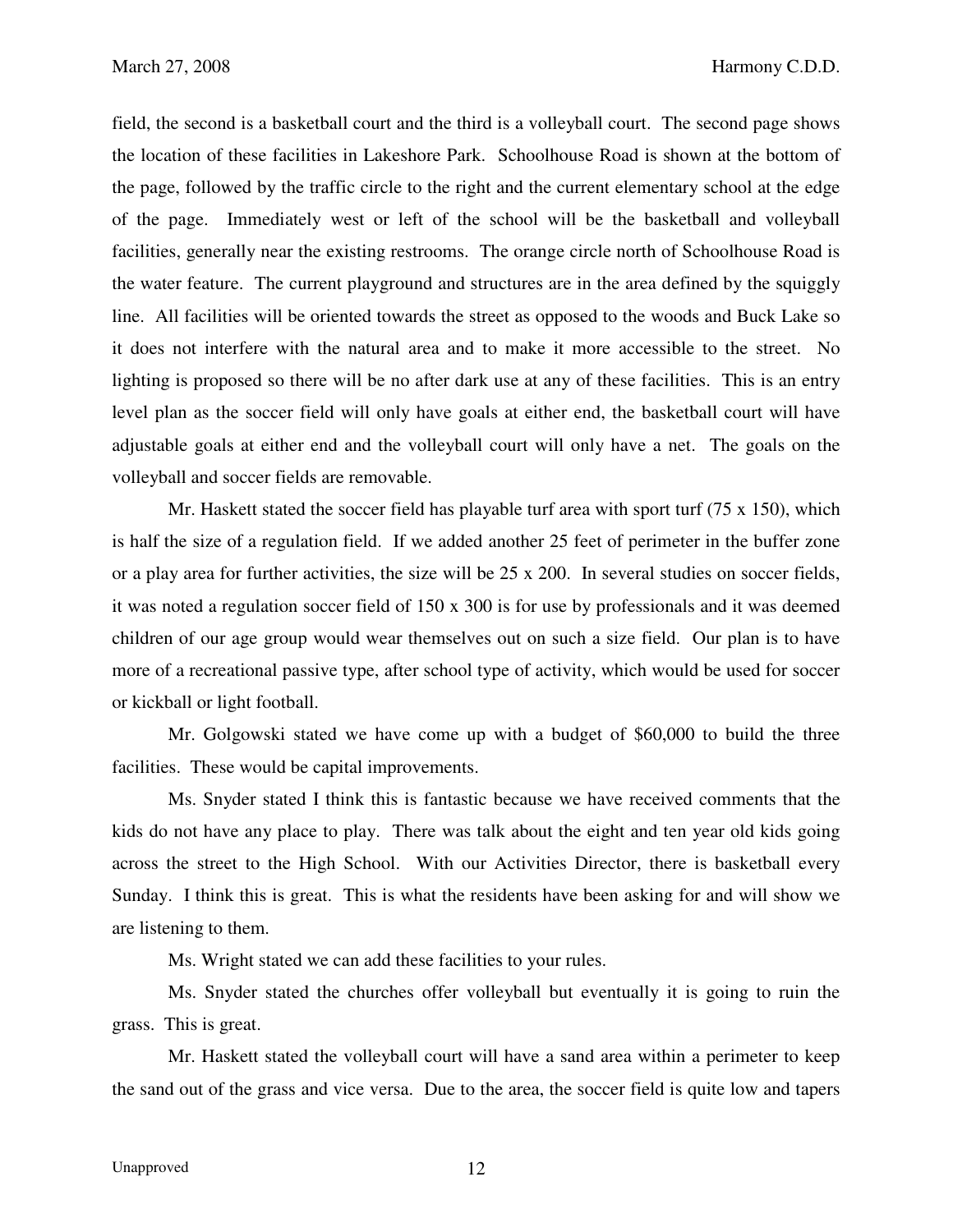off 3 feet from one end of the field to the other. It took a lot of surveying and adjustments. You may have seen some survey stakes out there.

 Mr. Evans stated it seems like you spent a great deal of time compiling and putting this proposal together.

> On MOTION by Ms. Snyder seconded by Mr. O'Keefe with all in favor the Lakeshore Park Project improvements for the soccer field, basketball field and volleyball court was approved and the funds will be attributable to the capital account.

# **SEVENTH ORDER OF BUSINESS Discussion of the Monthly Boat Report**

 Mr. Golgowski stated the Activities Report on the boat use was provided in the agenda package. There is nothing out of the ordinary and everyone has been happy, although the lake had to be closed two days in March due to the March winds making conditions unsafe for boating.

# **EIGHTH ORDER OF BUSINESS** Supervisors' Requests

Mr. O'Keefe stated I will not be attending the April meeting.

 Ms. Wright stated I neglected to discuss two items under the Manager's Report. There have been ongoing discussions about the website. There currently is a website, which was recently transferred to me. I completed my website training in January and spoke to Mr. Evans prior to the meeting about this site not being very user friendly. It is like going into your computer into the machine language rather than using Windows. For some clients, Mr. Moyer offers my services as a Web Master. I will provide you with a CD with files you can download into your computer. Open the Index File, which will route you around like you are on the Internet. It is a proposed new website design, as there are not many pictures on it yet, but I can certainly add more. It is going to look somewhat different than what is currently out there. Mr. Qualls was provided with a copy of the disk to make sure everything is appropriately worded. If the Board approves the new look, it will have all of the same documents and public records, applications for reserving the Recreation Center, the agreements for using the boat and other pertinent information. You will have all of this information available online. We can put as much information out there as you want. Once you have an opportunity to review the data, it is just a matter of pulling up the address of the current website. We will use the same address under the Web Master hosting company we use and merge it with the new program. Related to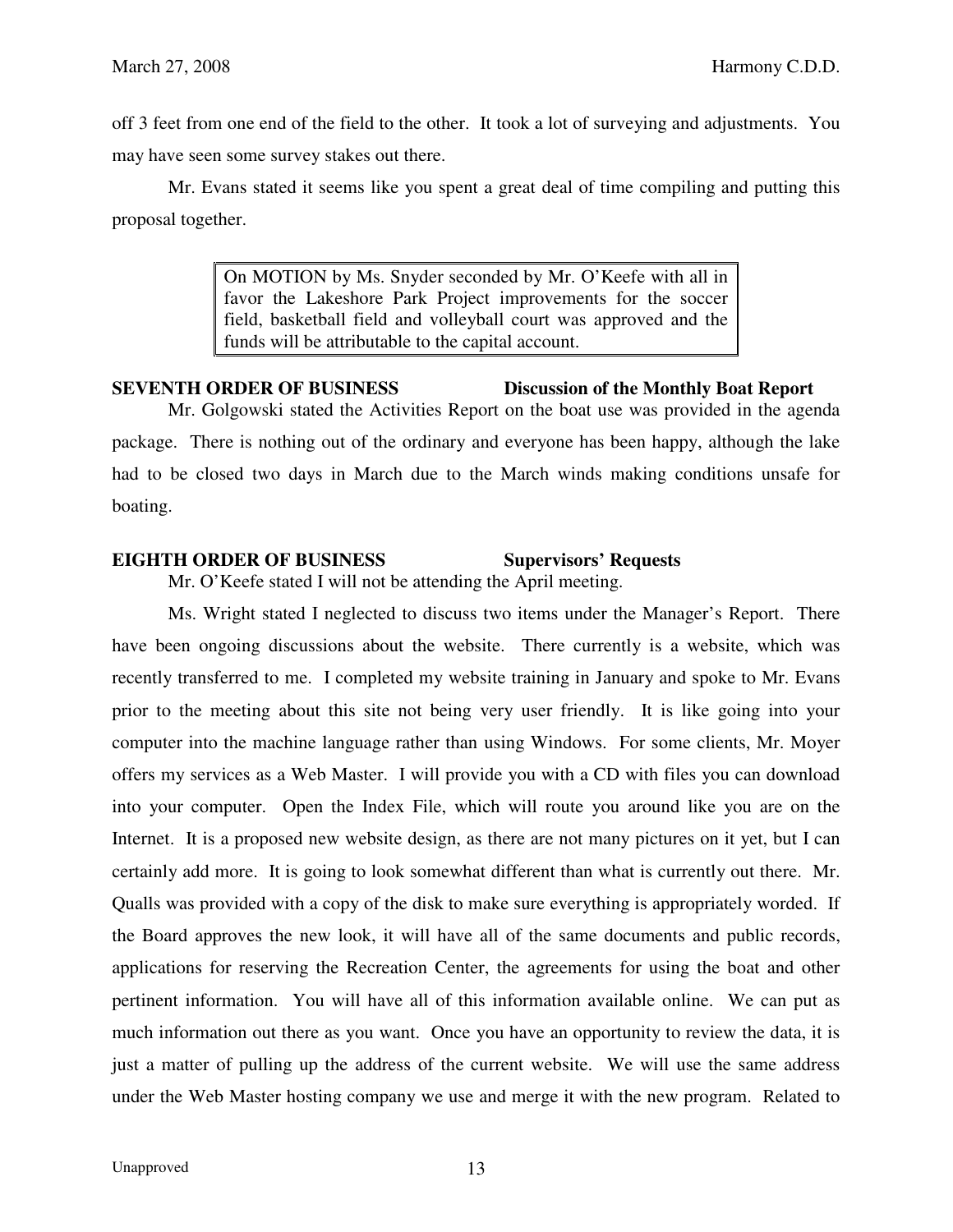this is the complaint tracking process. We have a secretary who handles complaints for several District clients. We provided her name and phone number and you can forward complaints regarding any maintenance issues, whether or not they are CDD or HOA. We can determine whether it is CDD or HOA related and if it is not CDD related, we will let you know. We will work with Mr. Haskett and the individual who took Mr. Vence Smith's place. The secretary has a way of tracking and logging these complaints. On this new website, we also have a place where you can report problems. You do not need anyone's email address; you just go to the website. This is a way to make it easier for residents to report maintenance issues and problems.

 Mr. Evans stated good. One of our challenges has been to update the website as quickly and efficiently as we can.

 Ms. Wright stated correct. It is fairly easy for me to do this and I know the residents are questioning who to call. Call us or go to the website and send us an email. If it does not have anything to do with the CDD, we will certainly let them know.

Mr. Evans stated this is an evolutionary process.

Ms. Snyder asked what would the turn around time be once this is agreed to?

 Ms. Wright responded it will only take a day to get the information onto the website. All I need to do is to pull the existing data over and make sure I am talking with my Web Master to get the HarmonyCDD.com name with the new look.

Mr. Evans asked do we want to wait another month?

Ms. Snyder responded no.

 Mr. Evans stated this has been a challenge for all of us and very frustrating because we receive a great number of questions as to when the website is going to be fixed and we are asking the same question because of the technology and personnel changes. It has been full of great intentions and effort but we have not reached that point yet. I think the substance should override the cosmetics.

Ms. Wright stated we have the substance.

 Mr. Evans stated if we can get the substance, we can always add the pictures and make it look pretty. As long as we have all the documents and something functional, the residents will be satisfied.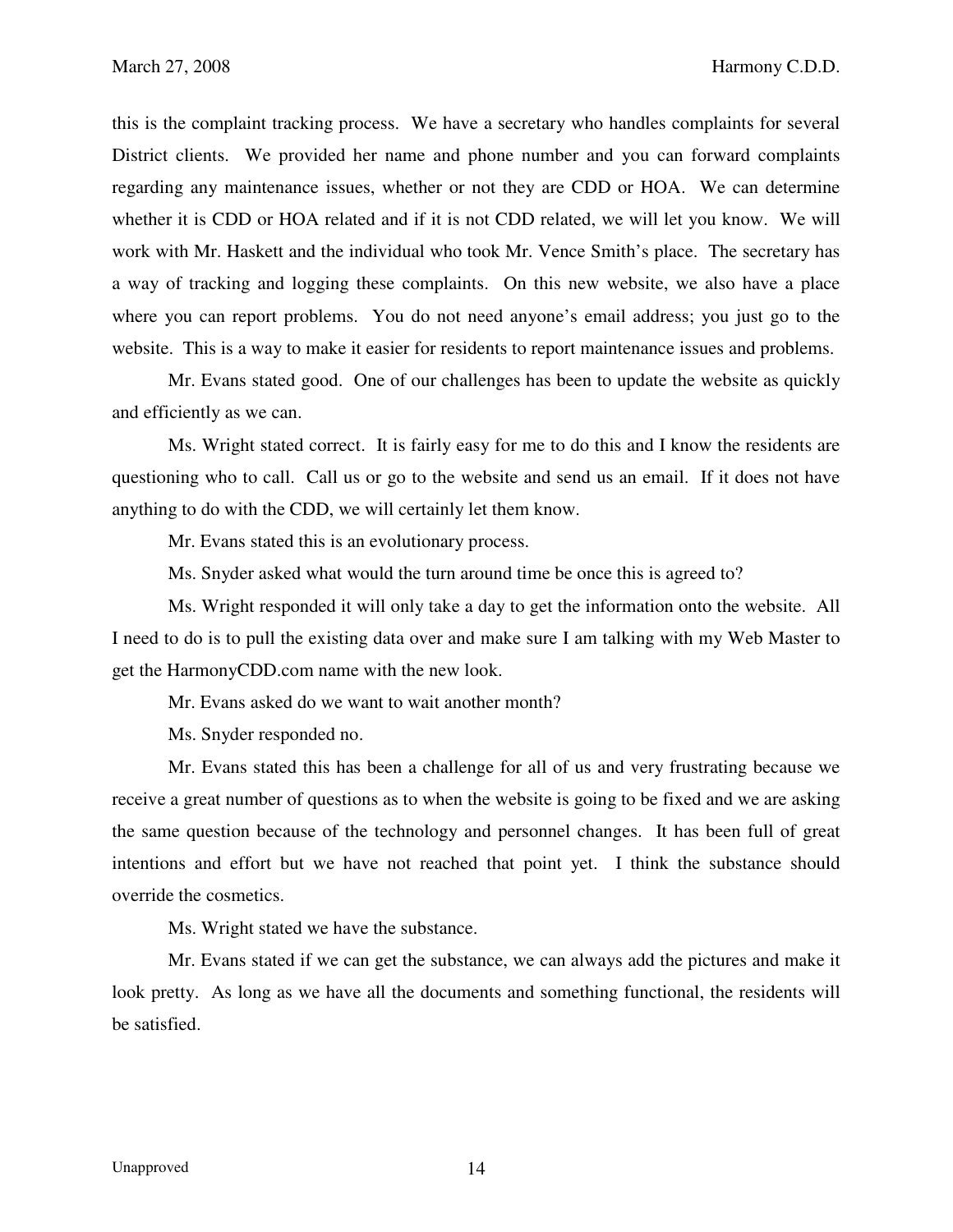Ms. Wright asked do you want to take a couple of days and each Board member can respond to me individually and let me know what you think? Mr. Peach sent me an e-mail informing me he had not seen anything but was totally in favor of a new website design.

Ms. Snyder responded I think we should go ahead with it.

 Mr. Evans stated I think it looks great. I would like to have each Supervisor provide their comments to you individually.

Ms. Wright stated absolutely.

 Mr. Evans stated I think we would like to move this forward today versus waiting until next month.

Ms. Wright asked do you want me to launch it and you can take a look at it?

Mr. Evans responded yes.

Ms. Snyder stated it has been ongoing for months.

Mr. Evans stated the substance is the same.

 Ms. Wright stated it is in a different order and categorized and organized slightly differently but it is all there.

Mr. Evans stated but it is easier for you to update.

Ms. Wright stated correct.

 Mr. Evans stated we can get updates more quickly, efficiently and thoroughly. I am all for it.

Ms. Snyder stated me too.

Mr. Evans asked do we need to make a motion?

 Ms. Wright responded no. I have the Board's direction. Once the website is up, I will send an email to the Board informing you it is completed.

Mr. Evans stated go for it!

 Ms. Snyder asked can we include another resident to take a look at it and provide comments, like Ms. Kassel?

Mr. Evans responded sure.

 Ms. Wright stated I have Ms. Kassel's email address. One of my Boards does not want anything on their website the Board has not agreed to. If at any time, there is something you do not want on the website, public records are public records, but if I am wording something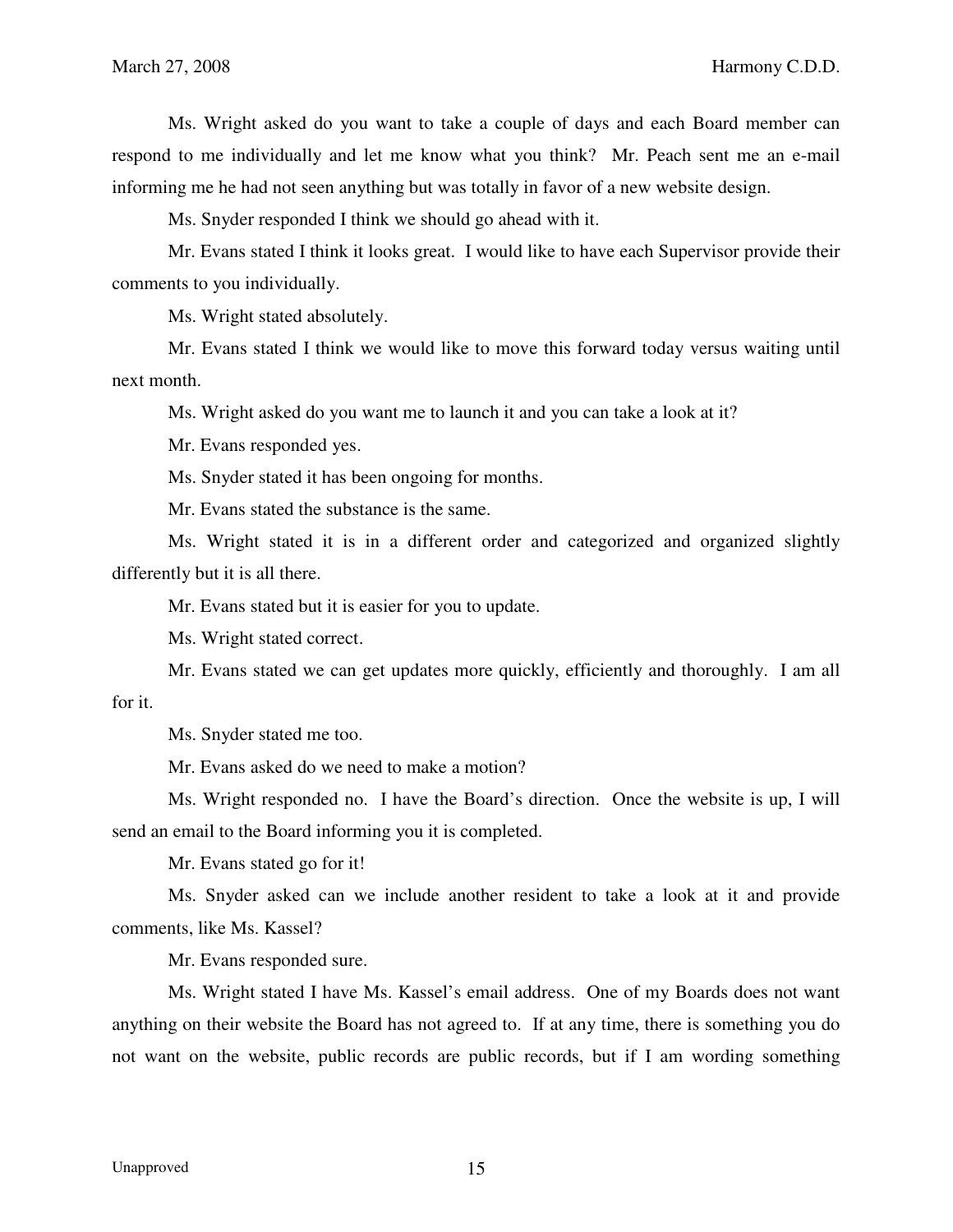incorrectly or I have something on the site, which you do not feel is appropriate, please let me know and we will remove it.

 Mr. Evans stated technically the only items posted were approved items such as Resolutions, budgets and items in their final form.

 Ms. Wright responded we have all of your rules and agreements and minutes going back to Fiscal Year 2005. We typically have not posted old copies of agendas but I went back and included the agendas for this fiscal year. If anyone wants them from earlier fiscal years, they can email us and we will send them. There is also a narrative of what the CDD is about and other information to clarify the difference between the CDD and HOA, such as why they have to pay assessments and how the amount is determined. I have a *Frequently Asked Questions* page.

Mr. Evans stated this would be very helpful.

Ms. Snyder asked do you have a link for voicing complaints?

 Ms. Wright responded when you pull up the website, there is a link to *Report Problems*, which will bring up a form to fill out and it is emailed directly to me.

Mr. Golgowski asked can the rules prepared by Mr. Qualls be posted?

 Ms. Wright responded yes, it is in the public record because Mr. Qualls handed it out to you.

Mr. Evans stated the rules are going to be constantly evolving.

 Ms. Wright stated it is clearly marked draft. I have a section on the website for the upcoming rule hearing in May saying there is also a workshop and "This is a proposed draft rule subject to change, but it is available for the public to review and comment on."

 Mr. Evans stated we talked about having a budget workshop. Do we need to schedule this well in advance for the end of May?

 Ms. Wright responded we will be presenting your budget to you at the May meeting as we are required to present it to you by June 15. Since the rulemaking process should not be a long process at your May meeting, provided we have a good workshop next month, if you want to have a workshop at your June meeting, we can target either July or August for your public hearing to adopt the budget.

 Mr. Evans stated I am not going to be at the June meeting. When you present the budget, you are going through and making projections, and at the workshop we can point out line items we want to evaluate.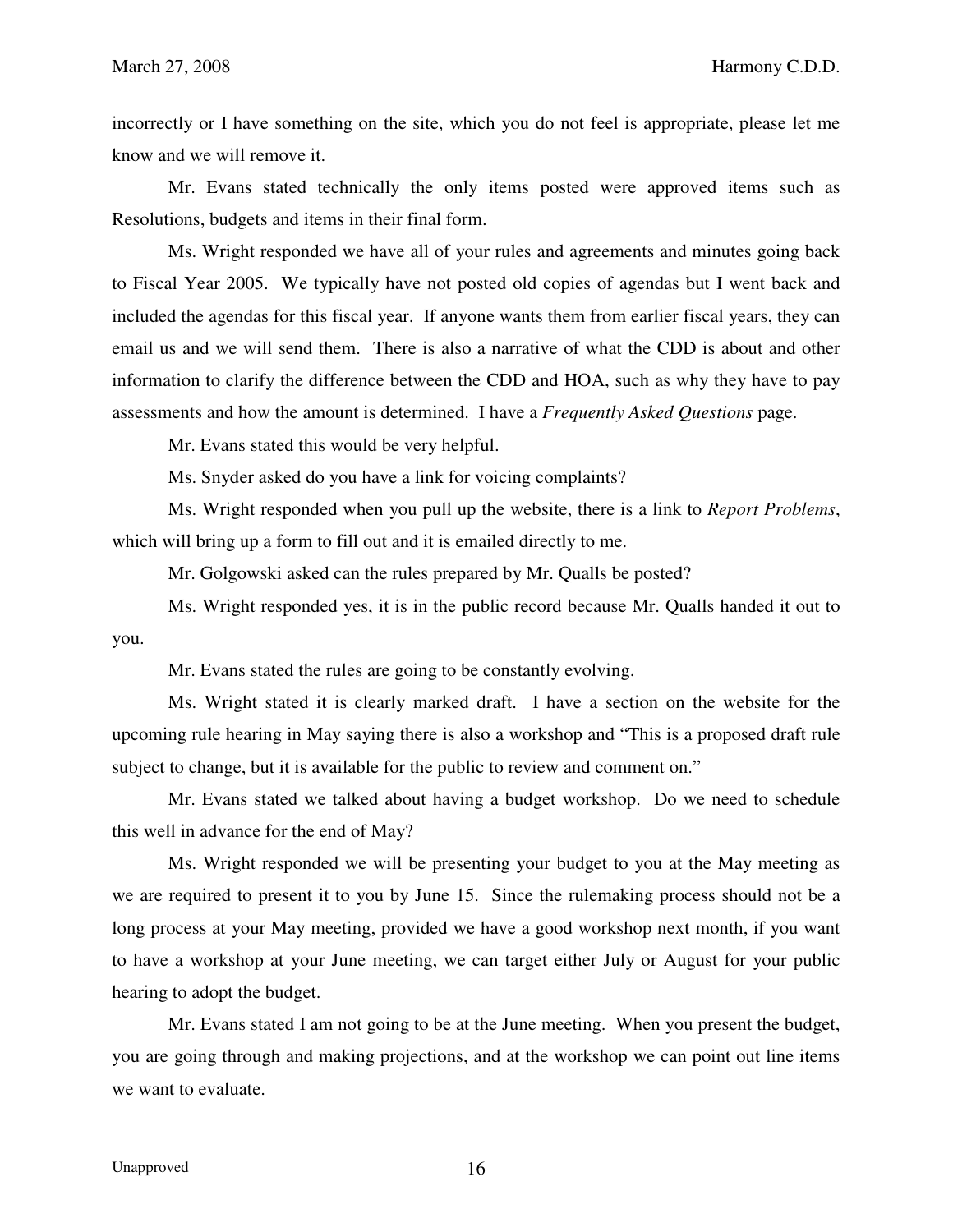Ms. Wright stated correct.

Mr. Evans asked when will you be in a position to send the budget out?

 Ms. Wright responded our Accounting Department has started asking the Manager's Office for budgets now.

 Mr. Evans stated when you present the budget to us at the May meeting, there is no reason why we cannot have a workshop immediately following the meeting.

Ms. Wright stated you certainly could.

Mr. Evans stated we have Supervisors available. This is a natural progression.

Ms. Wright stated while it is fresh in your mind, you may as well. Staff is available.

Mr. Evans stated let us do it because this gives us more time.

 Ms. Wright stated sure. We will schedule a budget workshop immediately following the May meeting.

Mr. Evans asked do you need to notice this workshop in advance?

Ms. Wright responded yes. We need a seven-day notice.

 Mr. Evans stated I would like to have more people here. The more the residents get to see and understand the process going into a budget and the line items and the obligations of the District, the more they realize there is not much discretion. The sooner we notice it, it will be more beneficial to everyone.

 Ms. Wright stated the notice I am referring to is the legal notice for the newspaper. I understand we have a newsletter and now that the website is operating, the notice will be in a more prominent place for people to see when you are having your meetings. The rule and budget workshops are on the workshop schedule for now. We can post the notices anywhere you want but we have to publish them where we are legally required to. In addition, we take your direction for communicating through other media.

 Ms. Snyder stated the problem last year was with the dates because the budget was delayed.

 Mr. Evans stated even before last year, we spent an enormous amount of time changing the budget format and then again last year.

Ms. Wright stated their accounting system changed.

Mr. Evans stated there was a time limitation.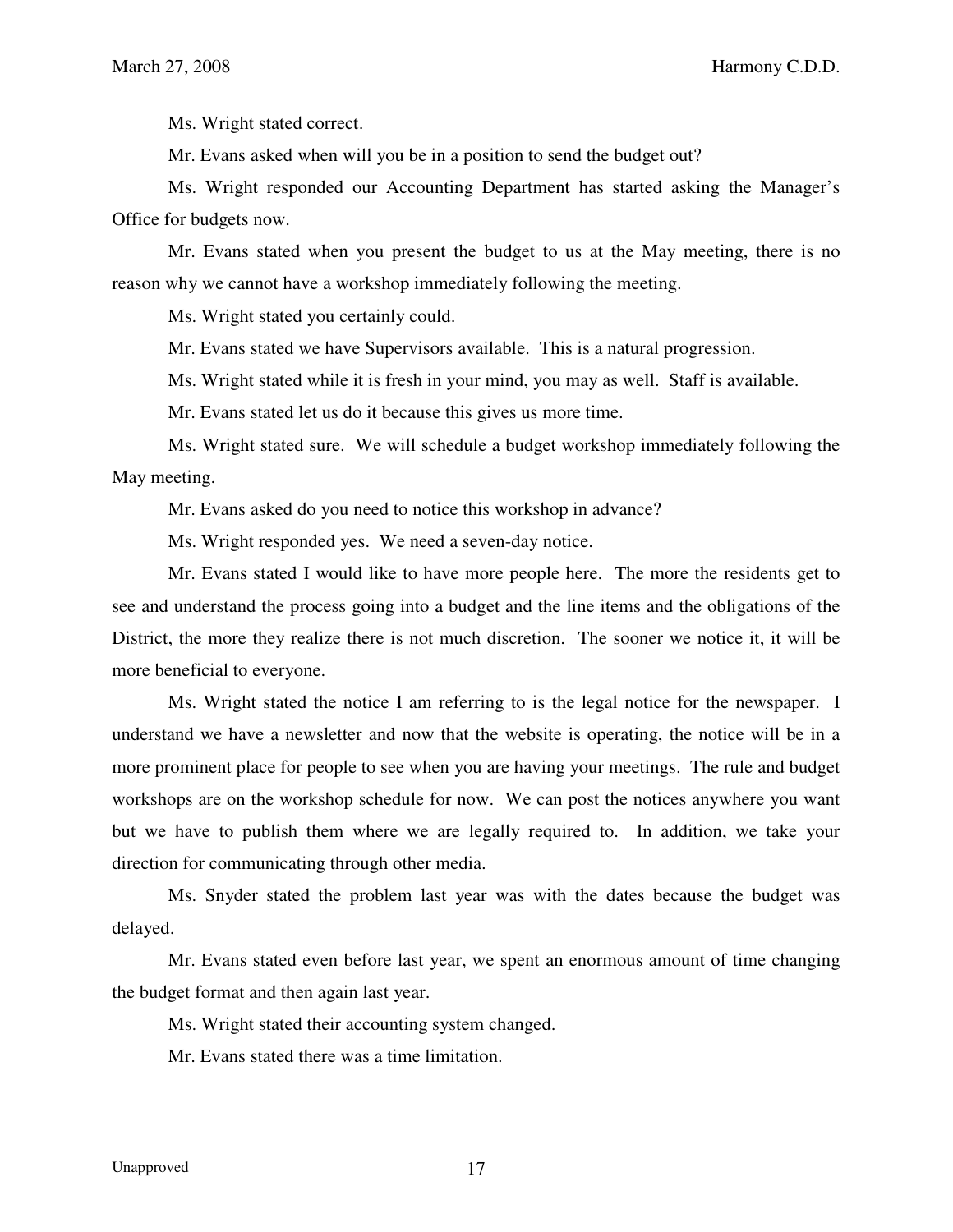Ms. Wright stated once we give the budget to you, we have to allow the County 60 days to review it. Your hearing has to be at least 60 days after your May 29 meeting.

## **TENTH ORDER OF BUSINESS** Approval of the February 2008 Financial **Statements, Requisitions, Invoice Approval #95, Invoices and Check Run Summary**

 Ms. Wright stated we have what Mr. Boyd submitted. I have one additional request from Sun Tel Communications in the amount of \$128.40. We wanted to get this paid because it is a utility invoice.

Mr. Golgowski stated I see \$8.40 in sales tax.

 Ms. Wright stated we will have the accountant subtract this from the \$128.40 and cut a check for \$120. I would like to add this invoice to your list of approvals.

Mr. Evans stated so amended.

On MOTION by Mr. O'Keefe seconded by Ms. Snyder with all in favor the February 2008 Financial Statements, Requisitions, Invoice Approval #95, Invoices and Check Run Summary were approved as amended.

### **NINTH ORDER OF BUSINESS 4udience Comments**

 Ms. Kassel stated I would like to thank Ms. Wright for bringing up the website complaint log.

Ms. Wright stated we will call it a communication log.

 Ms. Kassel asked will there be a way to track when complaints are logged to make sure there is a timely response? For example, having a page saying "Thank you for your comments" with the date.

 Ms. Wright responded the complaint will come to me via email. Then I will forward it to my secretary who will log it on an Excel Spreadsheet. She will track it and if the complaint is not resolved within a couple of days, she will start making calls. This is the only tracking system we have. It is up to the Board as to whether they want to post the spreadsheet on the website. However, this is a staff working document.

 Mr. Evans responded it depends on whether you want to spend more time reporting on the fire or fighting the fire. There is a balance. Let us see how this works and the number of responses.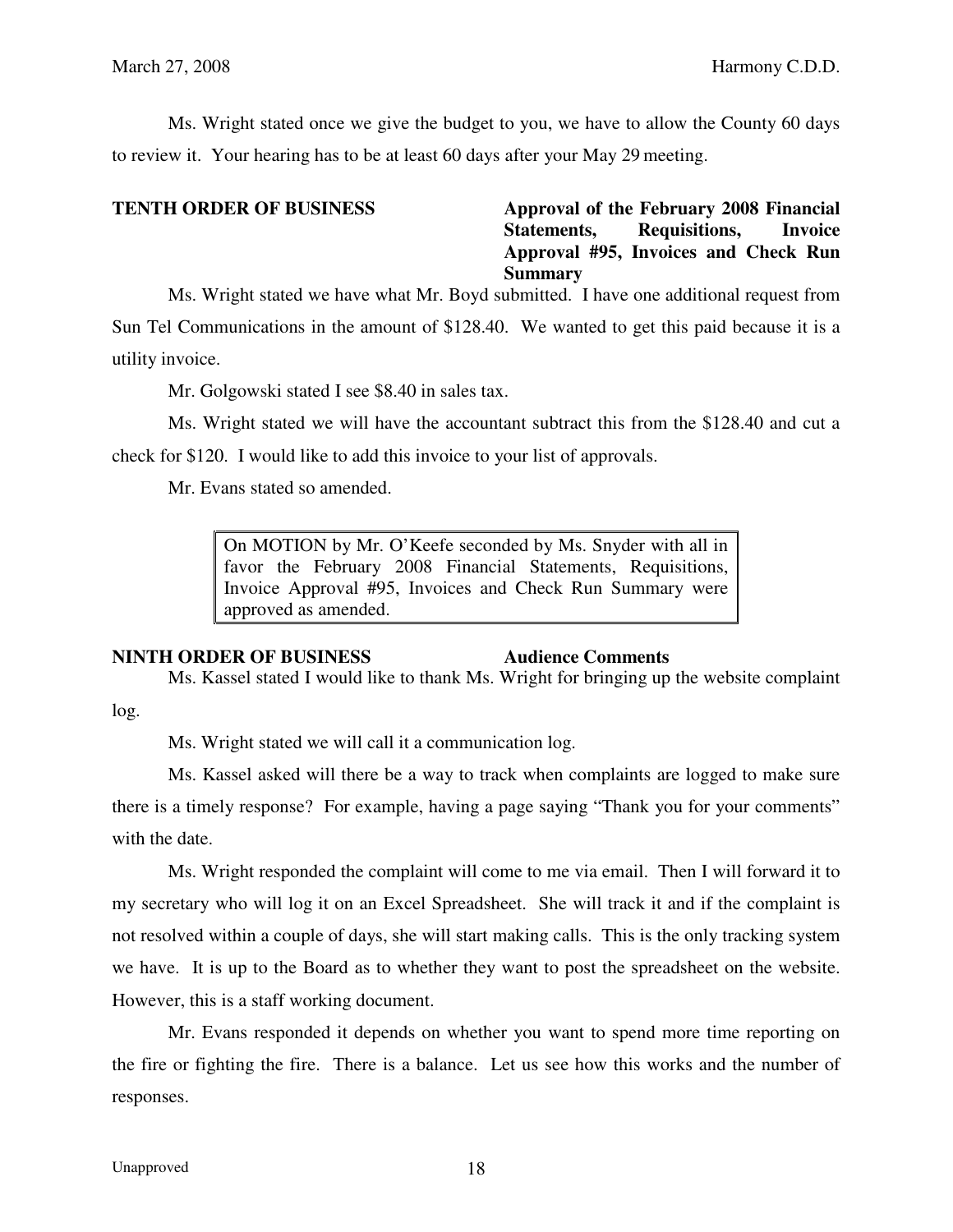Ms. Wright asked to see if we need to improve it?

 Mr. Evans responded yes. Let's give it a chance and see how well the response time is. If we have to go to a greater level of monitoring or accountability, we can approach it.

Ms. Kassel asked what comes up on the website after we submit our complaint?

 Ms. Wright responded I will have to test it. I think there is a page saying your request has been submitted.

Ms. Kassel asked can we add a code to this page?

Ms. Wright responded I think I can add a date and time stamp.

Ms. Kassel asked can it repeat the inserted text?

Ms. Wright responded you want to have a page saying the request has been submitted and the text of the request for accountability reasons.

Mr. Evans stated so Ms. Wright will know if there is a more serious problem due to the number of complaints on the same matter.

Ms. Kassel asked is there a list of the prior submitted problems so five people do not submit the same complaint?

Mr. Evans responded I do not think there will be a purging of the complaints.

 Ms. Wright stated you are correct. If there are five different phone calls on the same issue, my secretary will respond to the individuals by email or phone call, letting them know we received the request. There is a disclaimer on the website saying email addresses are public record if you provide it. For example, if the complaint is for an electrical problem with a street light, we will let you know we reported it to the proper authorities and this is out of our jurisdiction.

 Ms. Kassel stated we do not see a list showing us that the matter has already been reported.

 Ms. Wright stated there is no list available. We maintain the list in our office. If we are receiving the same complaints, we can post a notice on the website saying we are aware of the problem.

 Ms. Kassel asked will there be a field for people to submit their email address and phone number in the comment system?

 Ms. Wright responded if they want to. If they leave it blank, the request gets submitted anyway but we have no way of contacting them.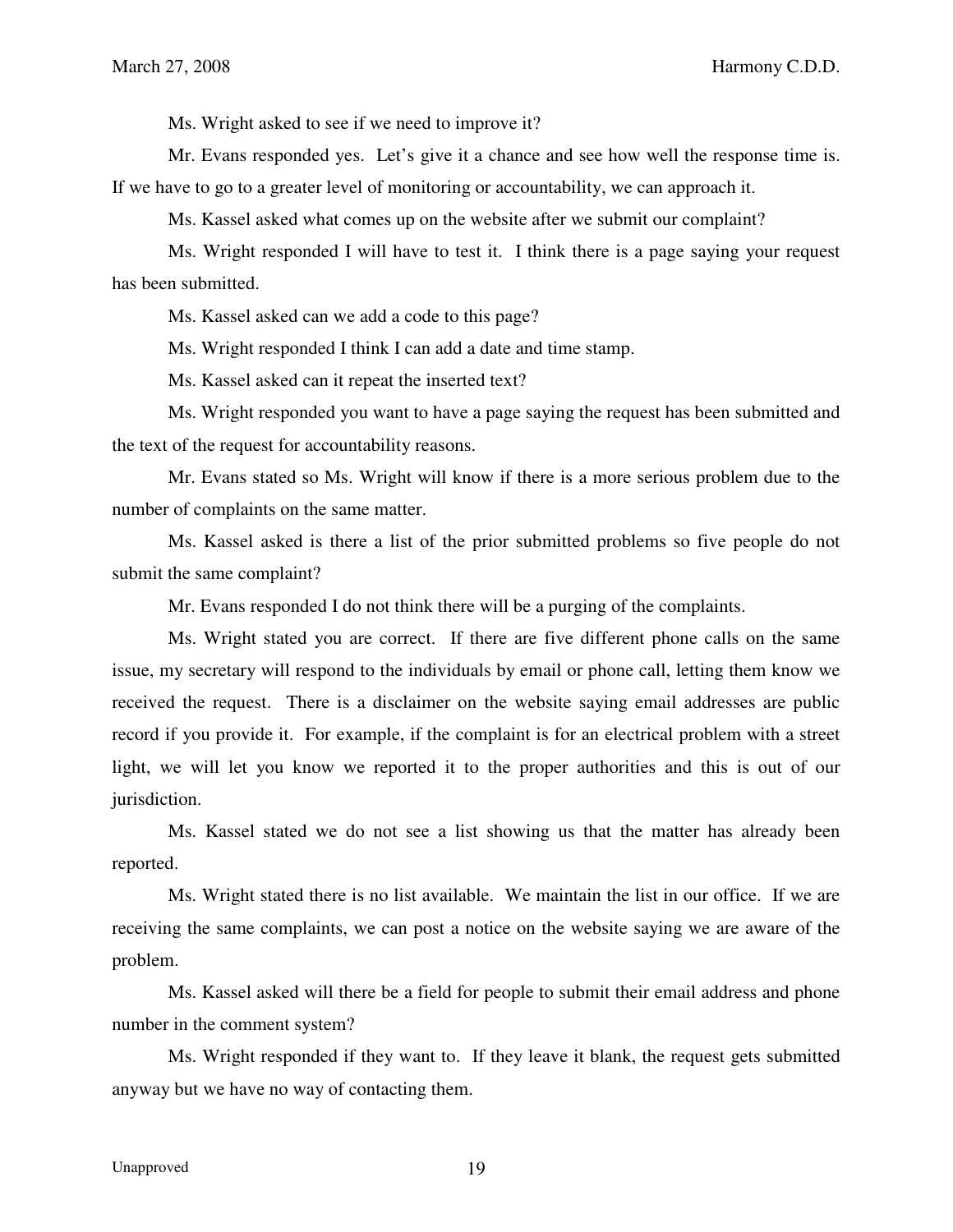Ms. Kassel asked what is the plan to educate residents on how to use and access the system? For example, the CDD approved signage for a number of places in the community so it is easy for someone to make the call to report it from their cell phone.

 Ms. Wright responded you talked about having signs but came up with the disclaimer "For problems with this maintenance facility, please call…or send an email to…"

 Mr. Evans stated I think it is fine to have a disclaimer if you have a broken irrigation line or something, which could be a potential hazard as it provides for a quicker response time.

 Ms. Wright stated I can work with Mr. Haskett on where to install these signs. If the Board approves, I can get some pricing on a certain number of signs. We can have a basic sign with the above language.

Mr. Evans stated this is an excellent idea.

Mr. Haskett stated if you want to make a sign on cardboard, we have weatherproof boxes.

Ms. Wright stated I can email you what I have done.

Mr. Evans stated great idea.

 Ms. Kassel stated I would like signs in the most heavily used doggy parks. You can tell which ones are the most heavily used by the number of waste bags used as well as by some of the recreation facilities. We would really appreciate it. Since the Board approved \$60,000 for additional recreation facilities within the CDD, I was wondering if they might approve a few hundred dollars to bolster what we raised last year to purchase a utility shed for storing the equipment for the dog parks.

Mr. Evans asked did we approve this expenditure last year?

 Ms. Kassel responded no. The Board approved if the funds were raised a shed could be put in the park but you did not approve any funds to be utilized for capital improvements to purchase a shed. We were able to collect \$200 from the pet fair towards the purchase of a shed but the shed costs \$400.

 Mr. Evans asked are you talking about a matching fund program? This will get you where you want to go.

Ms. Kassel responded yes.

 Mr. Evans stated it shares the greater interest the community has in some of the program by working with matching funds to create an incentive and involvement.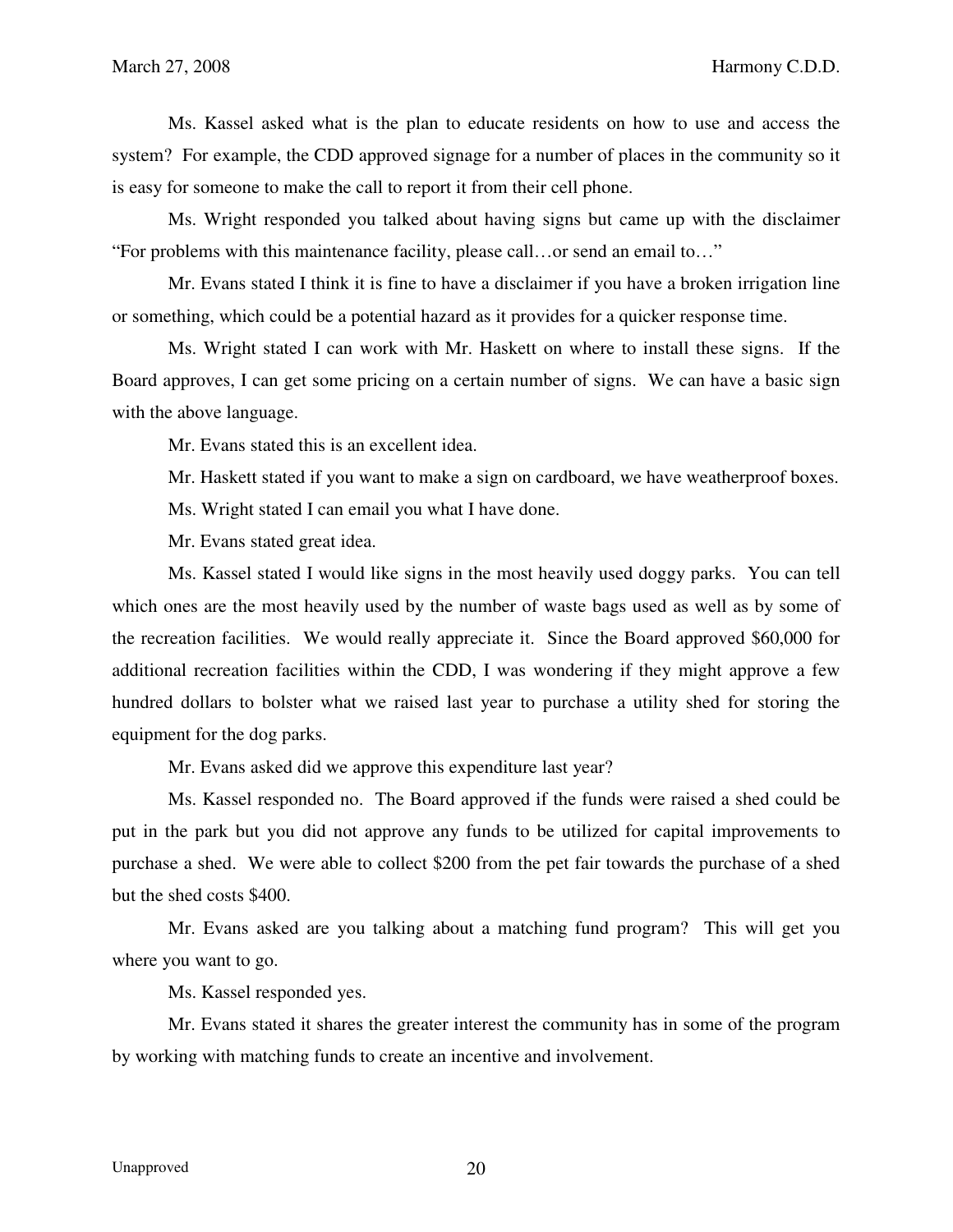Ms. Kassel stated I want to know if the CDD Board wanted to approve matching funds so we can purchase the shed and put it in the dog park.

 Mr. Evans stated I thought this was already done or going to be done. You have the Board's full support to do this.

 Mr. O'Keefe asked do we want to place some stipulations so it looks good architecturally?

Mr. Evans responded they are already there.

 Ms. Wright stated I suggest the stipulation of the Chairman having the final approval to provide some accountability from the Board.

> On MOTION by Ms. Snyder seconded by Mr. O'Keefe with all in favor the Board will provide matching funds to the dog park enhancing program, subject to final approval by the Chairman.

 Ms. Kassel asked has the Board considered taking deposits and reservations with the new rules being proposed? Who will be administering those rules and how will the CDD pay for them? Will these items be addressed at the rules meeting?

Mr. Evans responded they will be discussed at the workshop.

Ms. Snyder stated I think asking for deposits will cause issues.

 Mr. Evans stated they will have to be implemented because you can create all the rules in the world but if you cannot utilize them or have some enforcement mechanism, all you do is create a false premise that you are going to take action when you do not have the authority or mechanism to do it.

Ms. Kassel stated then you undermine your authority to do it.

 Mr. Evans stated when we go through this rule process, there will be a great deal of discussion because we want to know from beginning to end how the policy is going to be implemented, monitored and whether it is going to be fair and equitable. It has to go through all of these litmus tests.

Ms. Kassel asked where is the money going to come from?

 Mr. Evans responded where it is coming from and who is going to hold the money and determine whether or not we are going to accept checks, cash or credit cards will be determined. We do not have a current credit card system. As soon as there is cash flow going back and forth, we need to figure all this out.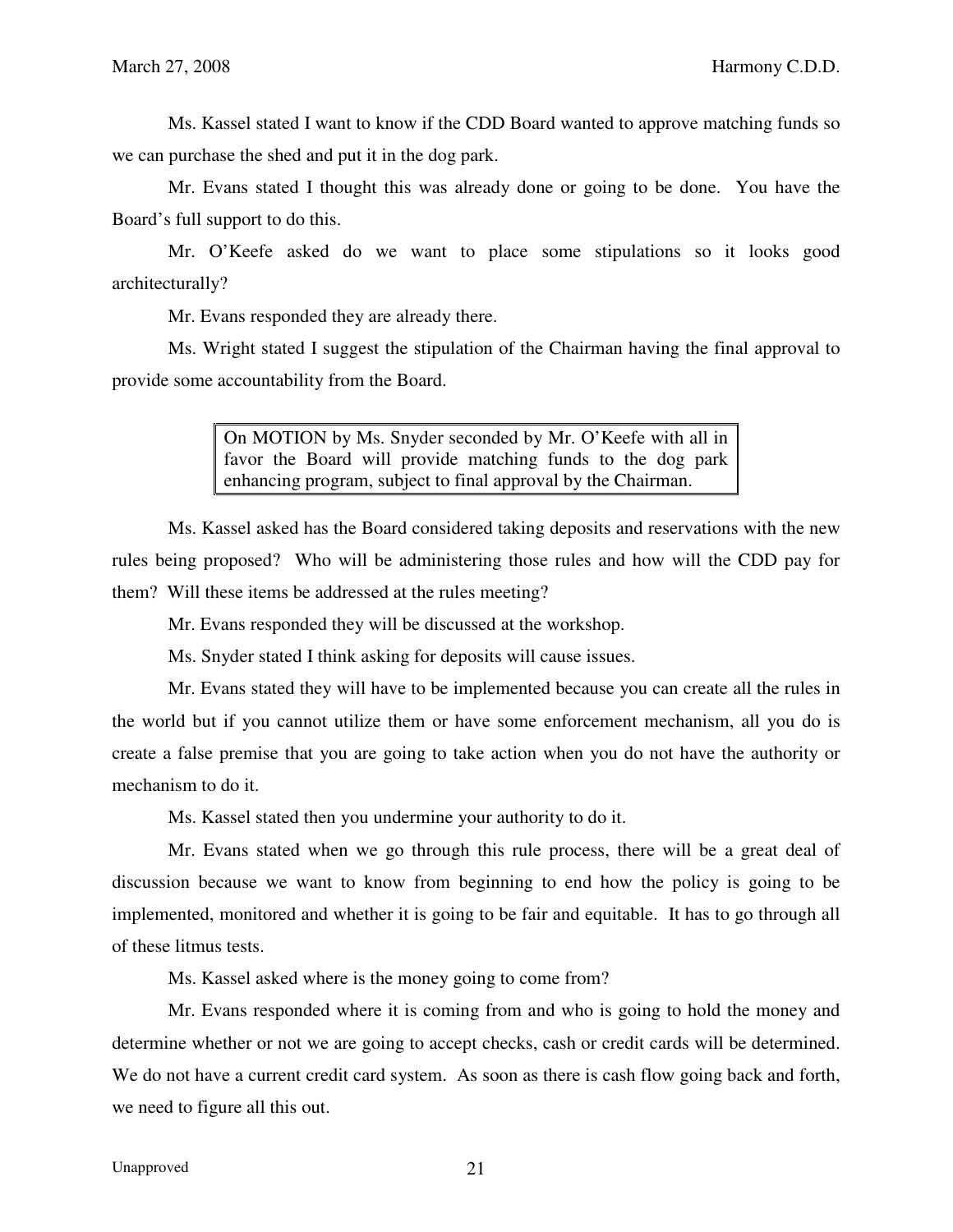Ms. Wright stated any time you are talking about rules, rates and fees, it has to be done by rulemaking.

 Ms. Kassel stated my question was more about how the rules are going to be administered, paid for and where the money will come from.

Mr. Evans stated exactly.

 Ms. Gina McGinnis stated Mr. Thomas Belieff, the Dock Master is part-time and it is hard for him to keep up but he does a good job to the best of his ability. Is there something we can put on the website where people could go online and make their reservations for a boat?

 Mr. Evans responded we tried to enact this in the past and have been having problems with doing this on the website. Conceptually, this is a great idea because it simplifies trying to track someone down. If we create a procedure, we need to discuss how it is going to be implemented and whether it is going to be successful in its implementation, even knowing the current process is not perfect. We need to determine whether this works better than something that may not work quite as effectively. I think it is a benefit if there is a way you can go online and make a reservation a day or two in advance.

 Mr. Tome stated Harmony Development Company has employed an Activities Director through a firm called WTS, which is an international group. They provide services for many Districts. One community called Mira Bay in South Tampa is managed by a CDD who enacted what you are talking about. We are working with WTS to learn more about their facilities and how their boat master works through the process with their website. Hopefully within the next 30 days, we will have more knowledge. Our Activities Director will spend two days at Mira Bay to understand their processes. We will report back to the Board and let them know how this worked and to see if this is something they support.

 Mr. Evans stated as the weather gets warmer, you are going to see more and more kids, especially when they are out of school. We are trying to promote more education and more constructive use of our boats.

 Ms. McGinnis stated I think everyone is knowledgeable with computers and the internet. From a cost standpoint, this will take a lot of pressure off.

 Mr. Tome stated I am glad to see you are open to the litmus test idea on the website because this is what we need to do. We do not want to stand on what is existing and we want to make sure the Board is open.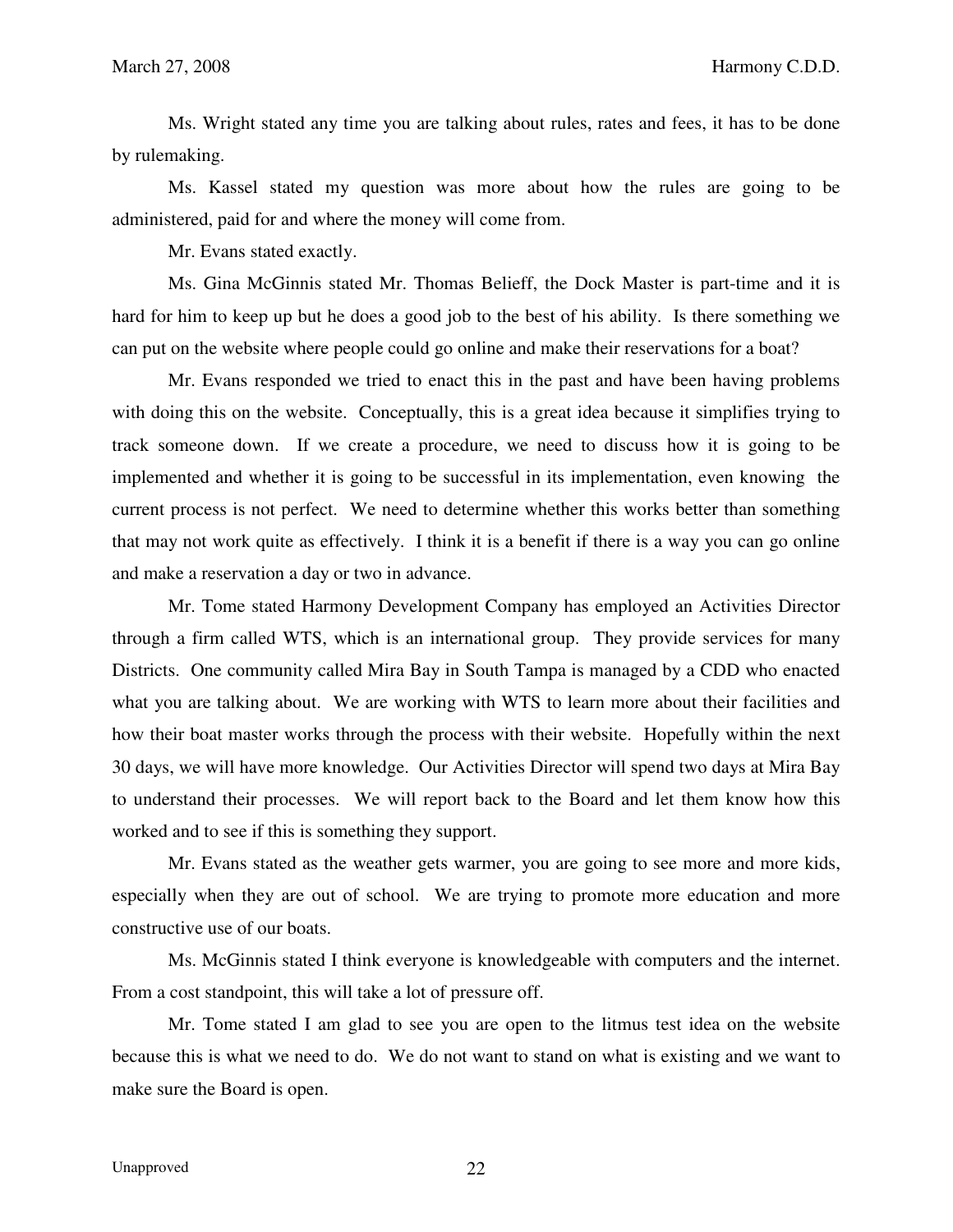Mr. Evans stated we can work our way through it and modify it. Then we can get into cancellations.

Ms. Wright stated you put that in the rules to have a waiting list.

 Mr. Evans stated we need to have a mechanism in place because we are learning more about it.

 Ms. McGinnis stated as the community grows it is going to get more and more out-ofhand.

 Mr. Evans stated the best feedback from the community is getting a litmus test. It is not a perfect system, but it is getting better and better.

 Ms. Wright stated we have a process in place for reservations for the Recreation Center. Reserving a boat or the Recreation Center will follow the same process. It is a matter of someone being in charge and being the point person to schedule it.

 Ms. McGinnis stated you can tell when someone has been in a boat prior to renting it. I have seen Mr. Belieff clean the boats. He does a good job for what is he is paid. How do we control the condition the boats go out in? Perhaps we could have someone inspect the boats or have some volunteers from the community monitor this.

 Mr. Tome responded it seems like we may need to ask this question to WTS. Ms. McGinnis is talking about having someone out there to inspect the boat before it goes out again. We had an incident where we got in a boat and discovered the motor was jacked around. It took two people to make it work. This is a good suggestion and maybe WTS can help with this. The answer is we need someone to be available at the end of every session to inspect the boats before they go out again.

 Ms. Wright stated we need someone there to check the boat in and out and have a damage deposit to pay for any damages, similar to the Recreation Center where if the room is not returned to its original condition, we keep their deposit so we can clean it up.

 Ms. McGinnis stated I think that is great. There are people who care about the community and will continue to care and people who do not care. I learned this at last night's HOA meeting when I heard people were not paying their \$100 dues.

 Mr. Evans stated this goes back to the rule policy where we can suspend someone's use of the facilities.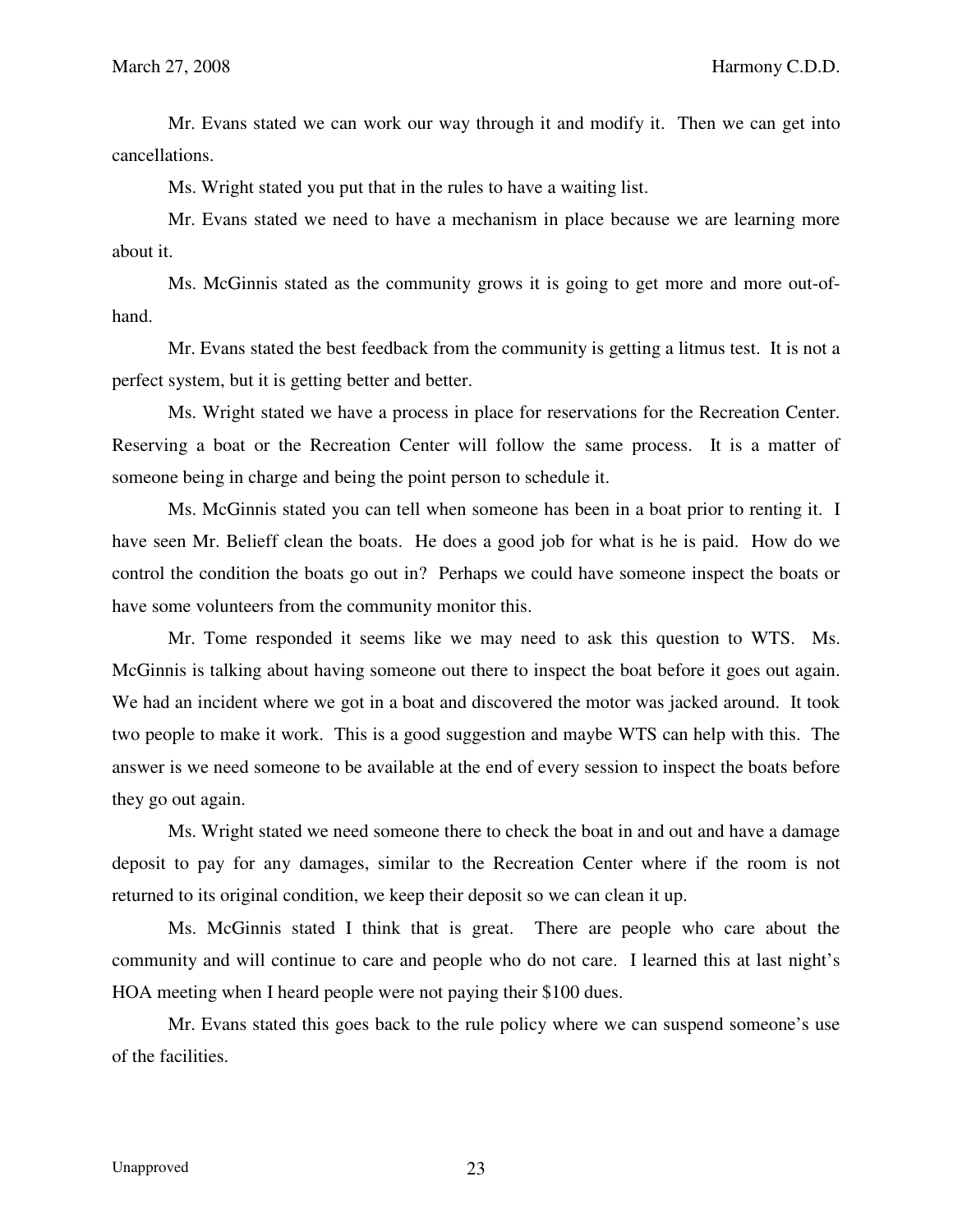Ms. McGinnis stated you may have a resident who is paid on a per-inspection basis as an independent contractor. You cannot expect Mr. Belieff to be on call seven days a week.

 Mr. Evans stated the more services and monitoring you want, the more it is going to cost. We had people arguing about the cell phone cost last year. We probably have the most comprehensive budget analysis of any District. This is why I do not like big contingency numbers because it means we did not take everything into account. It is a matter of whether we want to increase the budget for more hours for the benefit of the community. If we get more residents and more use, we are going to need to increase the budget because there is no sense in having these resources that cannot be utilized. There may be some shared elements such as the Activities Director, which can enhance this process. I would like to have some educational facilities such as a boating class since some residents try to drive the boat like their car. We could require taking an online FWC class in order to rent a boat. These are items we are trying to work our way through. When residents like you show up and give these suggestions, it helps create or mold these programs.

 Mr. Richard Martz stated I think it is great that you are open to this type of discussion. Everyone understands you want it done cheaper but you may have to pay more to get it right. When we discussed these \$60,000 improvements, we discussed having bleachers. No soccer field I have ever been to has bleachers and perhaps this money can best be used somewhere else.

 Mr. Evans stated I drove through Lakeshore Park yesterday and there were at least a dozen or so cars and 50 people out there watching kids play soccer. We should provide some seating for the grandparents who would like to come out and watch.

 Mr. Martz stated I am sure you go back to the vendors and do not just take the first proposal. In regards to the sidewalk, I am sure you know what their guarantee is before voting and approving an expenditure instead of voting in one second.

Mr. Evans stated this is the final phase. This matter has been ongoing for nine months.

 Mr. Martz stated if you took a car into a paint shop, they would take a marker and circle what they are going to do. This makes it apparent as to how repugnant those things are. Where I am going with this is it hampers you to go to the next guy to get a good estimate. I think they should do this with the sidewalks for identification purposes. However, with technology they can easily GPS this area. We may want to contract with someone to be the vendor of choice so they give us a break and allow us to pay them on a quarterly basis to monitor the situation in the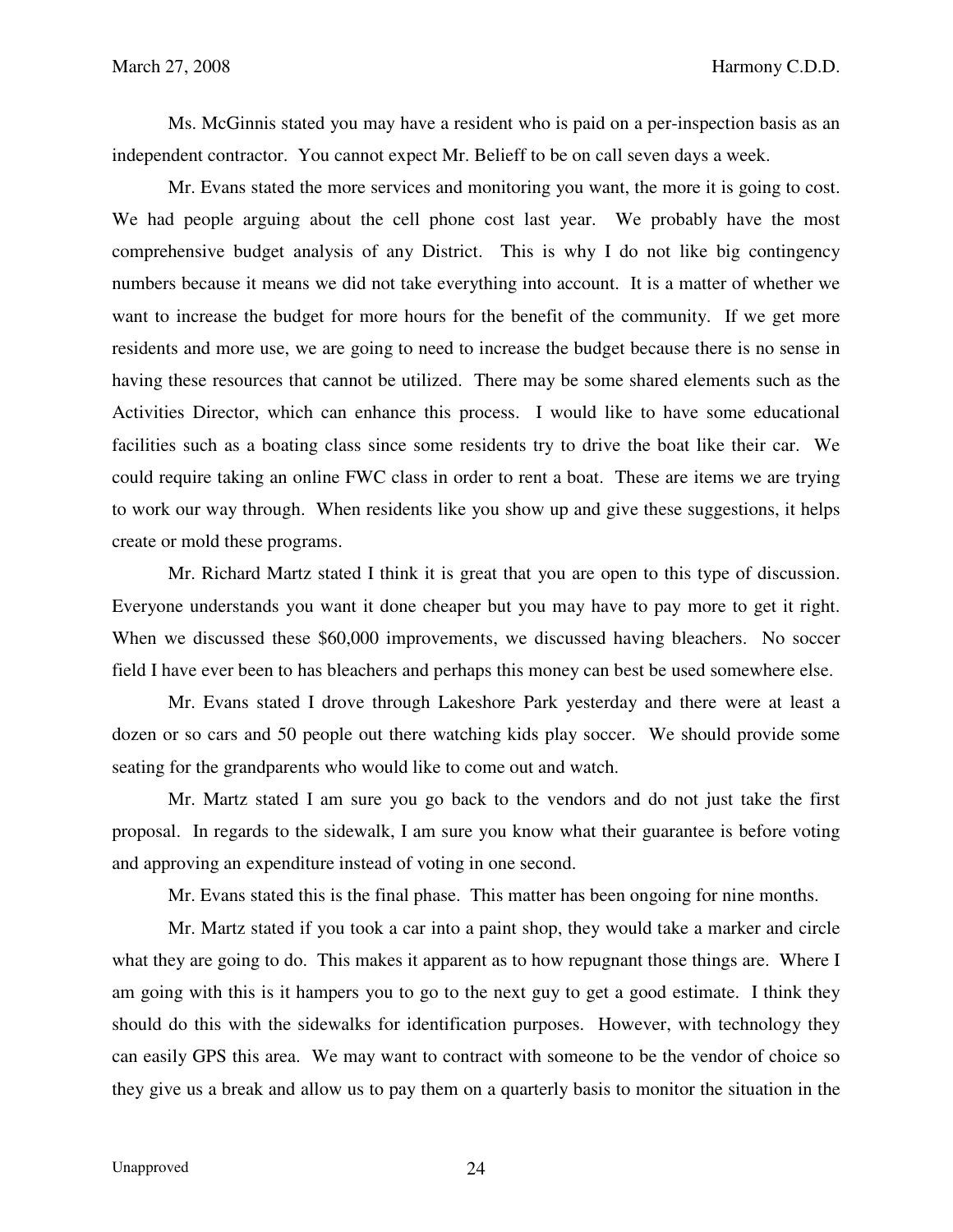hopes they will correct it before it gets out of control. I do not know if these items have been discussed. Perhaps every avenue has been completely exhausted but at the last couple of meetings where we talked about this, it certainly seemed like it was going somewhere. Active versus passive is fantastic but there may be some potential for savings. When you were talking about the guarantee, a bell went off in my head because we did not know how long they were going to guarantee this and this made me think about how long the last people guaranteed it for. This is just my opinion and I do not expect an answer. However, I would like an update on the rusted pet waste stations. We were working on getting those corrected and I have not seen anything.

 Mr. Boyd stated they were ordered the day after they were approved but because they were specified black and not green, we had to go through a special process. They do not come right off the shelf.

Mr. Evans asked is this in order to be consistent with the rest of the community?

Mr. Boyd responded yes. Within the next couple of weeks, I expect them to be delivered.

Mr. Martz asked can the Board members have someone sit in their seat in their absence?

 Mr. Evans responded no. We are elected officials just like the Mayor, City Council or County Commissioners.

 Mr. Martz asked can the security cameras in Ashley Park view the back of the parking lot so we can capture license plates?

Mr. Haskett responded I do not believe so.

 Mr. Martz stated it seems like a good idea if we could re-position those in some way to be able to get this information and provide to the Police Department so they can catch the violators. At last night's HOA meeting, we discussed the budget and the percentage of collection. I was appalled to hear we only collected 30% of our assessments. What is the percentage of collection for the CDD?

 Mr. Evans responded the CDD operates totally differently than the HOA. In other words, the debt and O&M assessments for the CDD are on the tax bills.

Mr. Martz asked what percentage of people do not pay their tax bills?

 Mr. Qualls responded if you do not pay your special assessment, you could have a tax certificate sold against your property. After two years, the holder of the tax certificate can apply